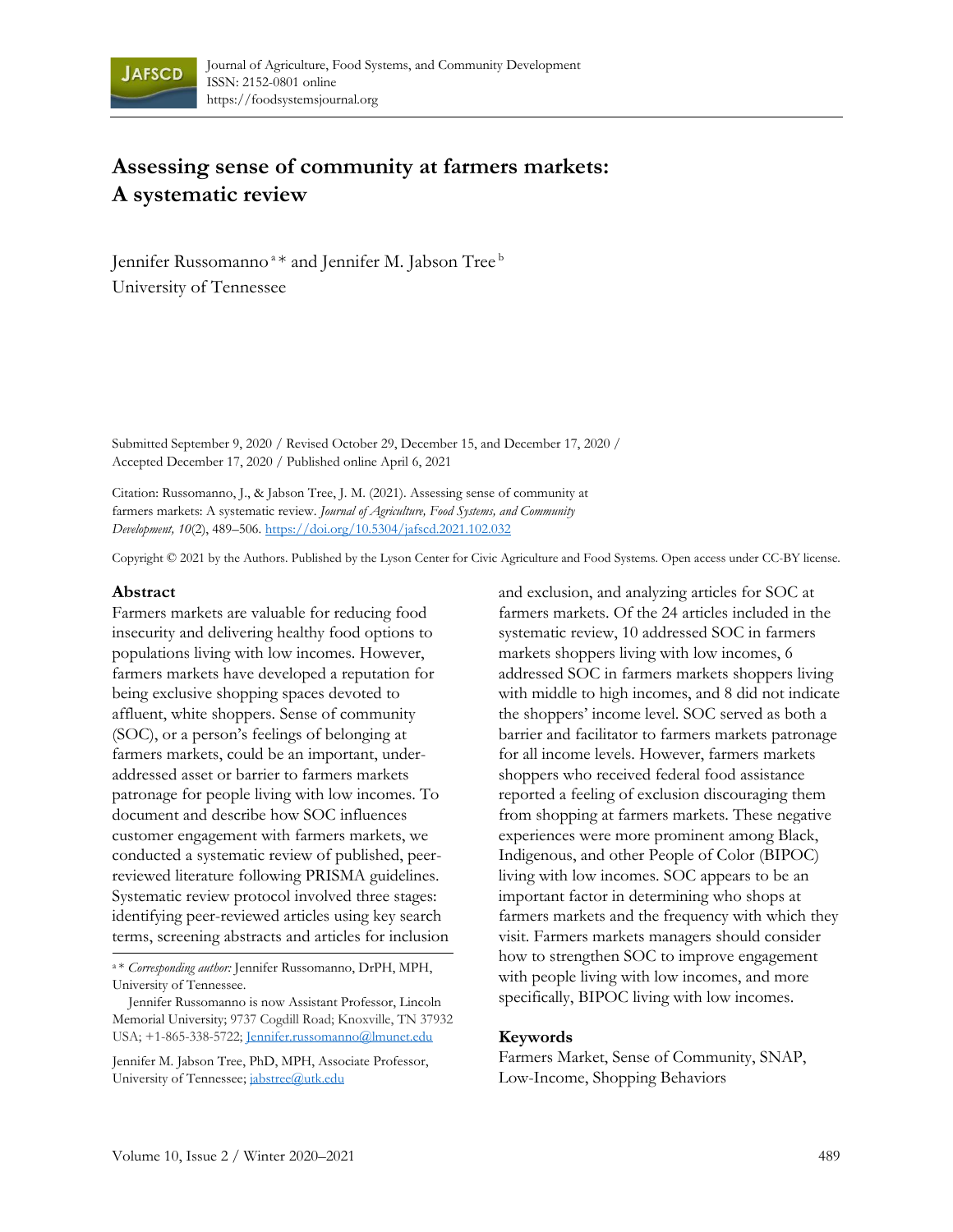## **Introduction**

Farmers markets are important community mechanisms for bringing affordable, healthy food options to populations living with low incomes (Appalachian Sustainable Agriculture Project, 2012; Briggs, 2010; Fisher, 1999; Markowitz, 2010). Accepting food assistance programs like the Supplemental Nutrition Assistance Program (SNAP) is one strategy that has been widely used by markets to attract shoppers living with low incomes and to promote their purchasing of affordable, healthy food options (Briggs, 2010; McGill, 2015; Young et al., 2013). As of December 2019, there were 8,788 farmers markets registered in the U.S. Department of Agriculture (USDA) National Farmers Market Directory (USDA, 2019b). Of those markets, 2,947 (33.5%) were authorized to accept SNAP as an approved payment method, a 215% increase over the number of farmers markets that were SNAPauthorized in 2009 (USDA, 2010).

SNAP redemption at farmers markets has seen significant growth in the past decade. In Fiscal Year (FY) 2009, SNAP redemption at farmers markets totaled US\$4.2 million. In FY 2017, that number grew to US\$22.4 million, an increase of 433% (Farmers Market Coalition, 2020b). This increase can be attributed to the introduction of monetary incentive programs such as 'Double Up', where SNAP dollars are matched in value by farmers markets. For example, a SNAP recipient may redeem US\$10.00 of their SNAP benefits at a local farmers market, and, in turn, the market doubles this amount, giving the SNAP recipient a total of US\$20.00 to spend at the market.

Incentive programs at farmers markets appear to increase accessibility and consumption of locally sourced fruits and vegetables by shoppers living with low incomes (Briggs, 2010; McGill, 2015; Olsho et al., 2015; Young, Karpyn, Uy, Wich, & Glyn, 2011; Young et al., 2013). Many farmers markets across the U.S. report significant increases in SNAP redemption with the implementation of incentive programs. Michigan's Fair Food Network has seen significant growth in SNAP redemption since the 2009 implementation of their 'Double Up' Incentive program. In 2007, less than US\$16,000 in SNAP benefits were redeemed at Michigan farmers markets. In 2016, because of

their 'Double Up' program, Michigan farmers market SNAP sales increased to over US\$1.9 million (Fair Food Network, 2018). Similarly, Pennsylvania farmers markets reported a 375% increase in SNAP redemption after the implementation of their Philly Food Bucks Program in 2010 (The Food Trust, 2018).

While incentive programs have proven successful in increasing farmers market SNAP redemption and self-reported fruit and vegetable consumption by people living with low incomes (Evans et al., 2012; Jilcott Pitts et al., 2013; Walkinshaw, Quinn, Rocha, & Johnson, 2018), SNAP redemption at farmers markets continues to represent a small fraction  $(\leq 0.1\%)$  of all SNAP transactions across the U.S. (Center on Budget and Policy Priorities, 2019). The lack of overall SNAP redemption at farmers markets indicates that additional barriers beyond monetary incentives may be dissuading people living with low incomes from shopping at farmers markets. Previous research suggests that spatial barriers including transportation (Freedman et al., 2016; Misyak, Ledlie Johnson, McFerren, & Serrano, 2014; Racine, Smith Vaughn, & Laditka, 2010) and limited operating times (Colasanti, Conner, & Smalley, 2010; Farmer, Chancellor, Gooding, Shubowitz, & Bryant, 2011; Freedman et al., 2016) as well as economic barriers such as perceived increased costs for goods (Colasanti et al., 2010; Flamm, 2011; Freedman et al., 2016; Ruelas, Iverson, Kiekel, & Peters, 2012) limit farmers market participation by people living with low incomes. However, one concept that has been widely overlooked when assessing farmers market patronage is sense of community (SOC).

SOC experienced by shoppers living with low incomes at farmers markets could play an important role in retaining and improving SNAP redemption. 'Sense of Community' is defined as "a feeling that members have of belonging; a feeling that members matter to one another and to the group, and there is a shared faith that members' needs will be met through their commitment to be together" (McMillan & Chavis, 1986, p. 9). McMillan and Chavis theorize that sense of community and belonging are essential to civic participation, social identity, and community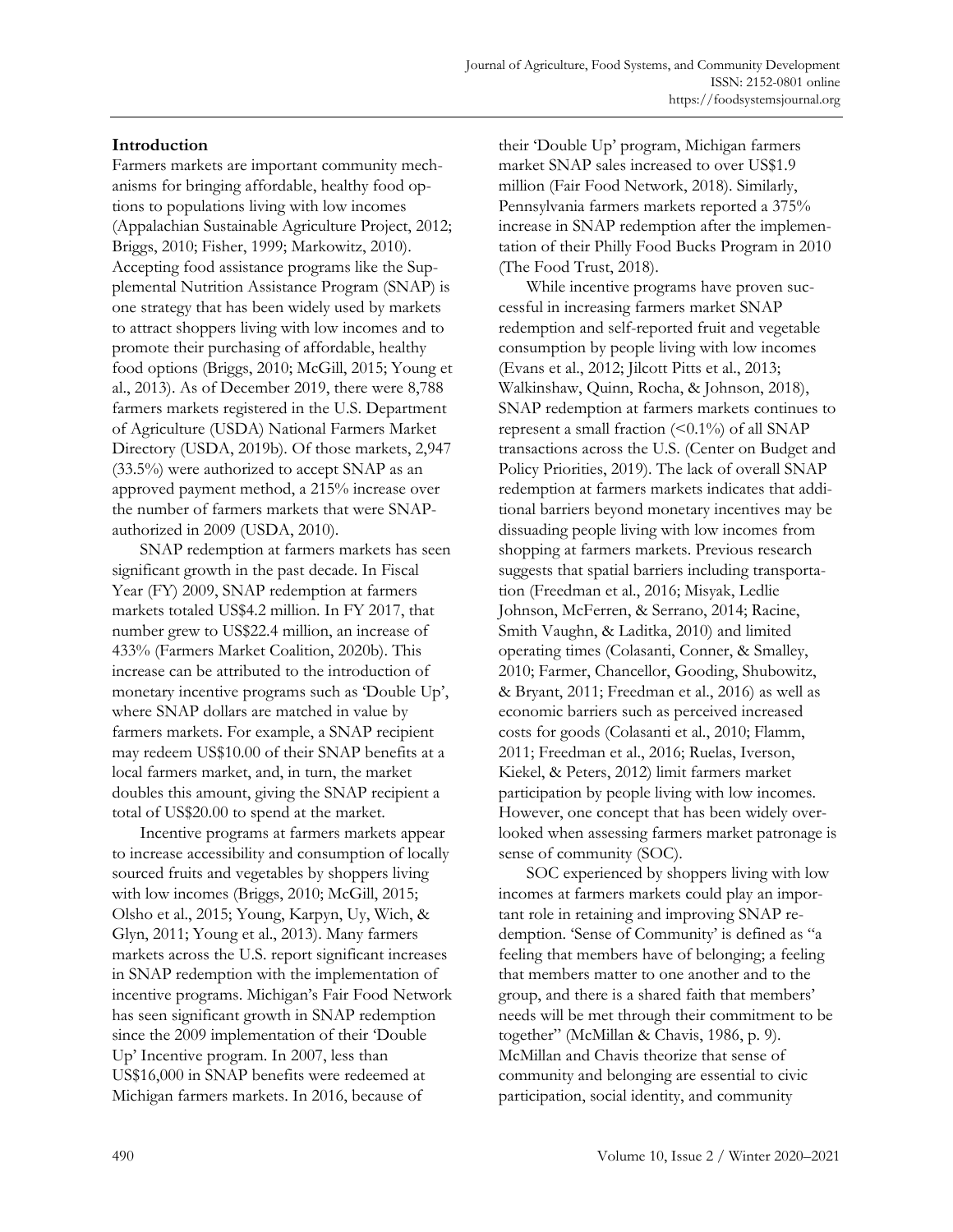attachment. We believe that SOC is an important aspect of farmers markets and that, for some, farmers markets represent community centerpieces and central gathering spaces (Feagan & Morris, 2009; Project for Public Spaces, 2013). Building and maintaining a welcoming environment and positive SOC could be an important factor in determining who shops at farmers markets and the frequency with which they visit.

Past research indicates that farmers markets are primarily attended by shoppers that meet select demographic criteria (middle- to high-income and predominately white), and the ways in which farmers markets are established, managed, and promoted are structured toward people who match these demographics (Alkon & McCullen, 2011; Briggs, 2010; Colasanti et al., 2010; Rice, 2015). In a study assessing farmers markets as niche shopping experiences, DeLind (1993) concluded that marketing strategies used by farmers markets most often target an elite customer base. Additionally, in an ethnographic study assessing farmers markets in Northern California, Alkon and McCullen (2011) uncovered that many farmers market managers, vendors, and customers held notions of what farmers and community members should look like, which reflected visions of affluent, white people. These perceptions and beliefs, along with market implementation strategies, may translate into an unintended message that people living with low incomes are unwanted and unwelcome at farmers markets.

Shoppers living with low incomes and SNAP recipients are not a monolith; they are a racially and ethnically diverse group of individuals. According to a USDA report on the characteristics of SNAP recipients, over 40% of recipients are Black, Indigenous, and/or People of Color (BIPOC) (USDA, 2019a). If farmers markets are regarded as predominately white spaces, being BIPOC, lowincome, and a SNAP beneficiary could position shoppers to have unique perspectives and experiences that may not produce a positive sense of community or belonging at farmers markets. In fact, given the evidence about farmers markets implementation strategies, and vendor and customer beliefs, it is possible that BIPOC who are living with low incomes and receive SNAP benefits may have negative experiences that influence their likelihood of shopping at farmers markets.

According to community-based evidence, SOC is important to shopping behaviors and experiences. Plas and Lewis (1996) assessed the community development and urban planning of Seaside, Florida, and determined that a town strategically designed to induce high SOC and individual well-being positively influenced an individual's desire to shop in local stores, support local businesses, connect with neighbors, and participate in community events. Additionally, Muniz and O'Guinn (2001) found that individuals residing in one Midwestern neighborhood influenced one another to purchase particular brands of products (e.g., Saab, Apple, and Coca-Cola) and that purchasing the same products as their neighbors produced an important social bond within the community (Muniz & O'Guinn, 2001). Following this evidence and McMillan and Chavis' theory of SOC, if farmers market shoppers experience positive SOC and feel included as members of the farmers market community, the likelihood of continued and more frequent support of the farmers market could be greater.

The empirical notion that SOC could relate to farmers market shopping behaviors of people living with low incomes is relatively new. There are only a few existing studies that reference SOC as one of many potential barriers or assets to farmers market usage (Baker, Hamshaw, & Kolodinsky, 2009; Colasanti et al., 2010; Feagan & Morris, 2009; Szmigin, Maddock, & Carrigan, 2003), yet none have examined SOC as a standalone asset or barrier to farmers market participation. Our purpose was to conduct a review of farmers market literature and to summarize and document what is empirically known about SOC as an asset or barrier to farmers market usage for shoppers based on income level and race and/or ethnicity. To fulfill this purpose, we conducted a systematic review of published, peer-reviewed literature.

## **Methods**

Preferred Reporting Items for Systematic Reviews and Meta-analyses (PRISMA) guidelines were followed for this systematic review. PRISMA guidelines provide an evidence-based set of 27 activities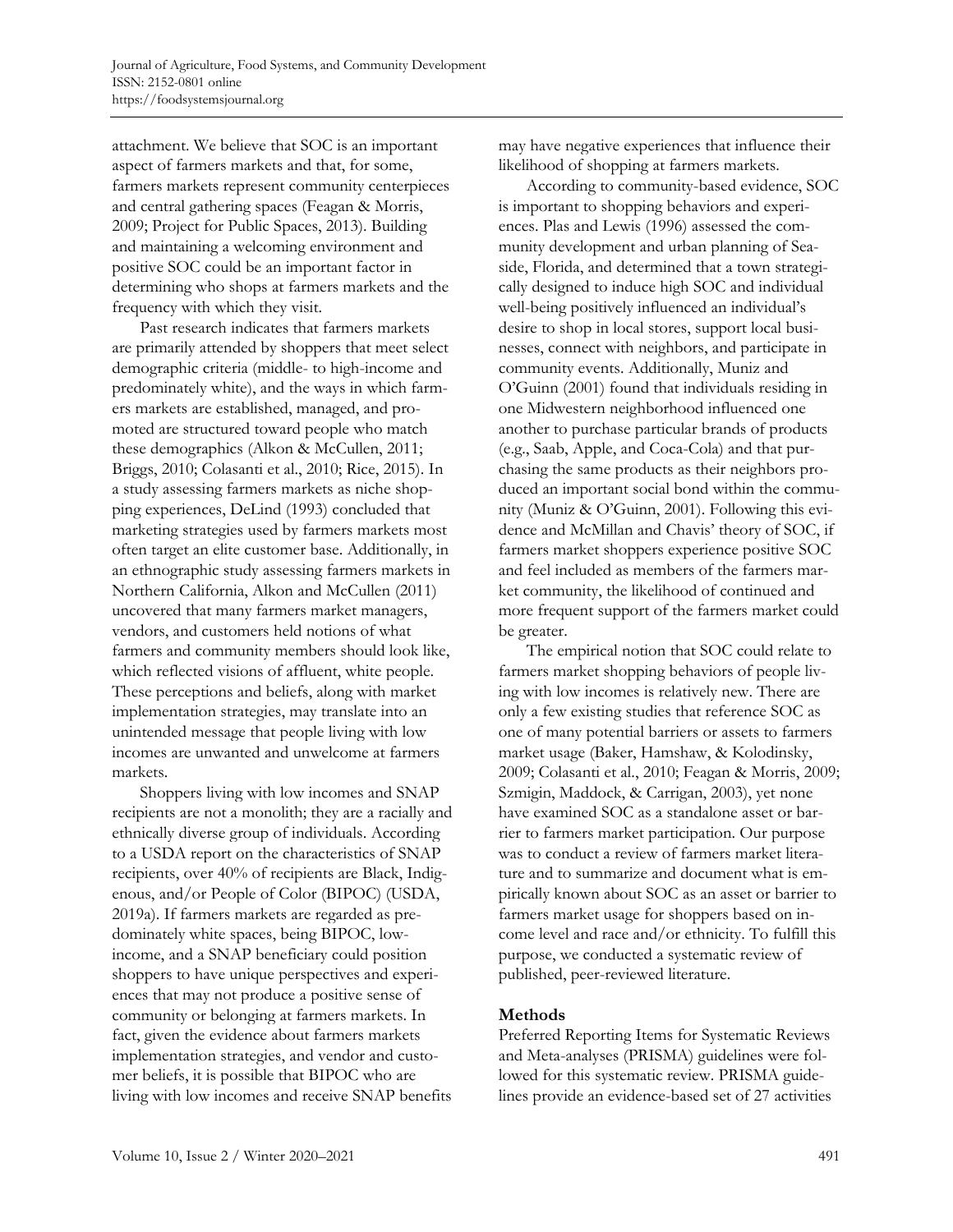for conducting and reporting findings produced by systematic reviews of literature (Moher, Liberati, Tetzlaff, & Altman, 2009). Our systematic review is registered with and can be reviewed at PROSPERO, an international registry of systematic reviews, under protocol registration number CRD42019118234. The review protocol involved three stages. A complete illustration of article selection procedures is included as Figure 1. Articles were identified by applying specific search terms in online databases in addition to a snowball technique when reviewing full-text articles.

primary qualitative or quantitative data, and included the key terms "sense of community" and/ or other terms that are a logical indicator of or proxy for SOC including, but not limited to, *social factors, social benefits, social interaction, social embeddedness, community ties,* and *cultural barriers*. These key terms were selected because of their similarity to SOC as defined by McMillian and Chavis (1986) (Figure 2). During the title review process, 20 studies were excluded from further analysis as they were not published in peer-reviewed journals. An additional 191 articles were excluded based on

## *Stage 1*

In September and October 2018, peer-reviewed articles were identified using three online databases, PubMed, Psyc-INFO, and Google Scholar, with no specific publication date range selected. Defined search terms used in each database included the words *farmers market* paired with each of the following: *low-income, barriers and lowincome, community, SNAP,*  and *sense of community*. This search resulted in a return of 475 articles, with 352 remaining after duplicates were removed. Documentation of the search results, including search terms, is included as Table 1.

# *Stage 2*

The remaining 352 articles were screened for inclusion based on titles and abstracts. Inclusion criteria included: written in English, published in a peer-reviewed journal, reported on



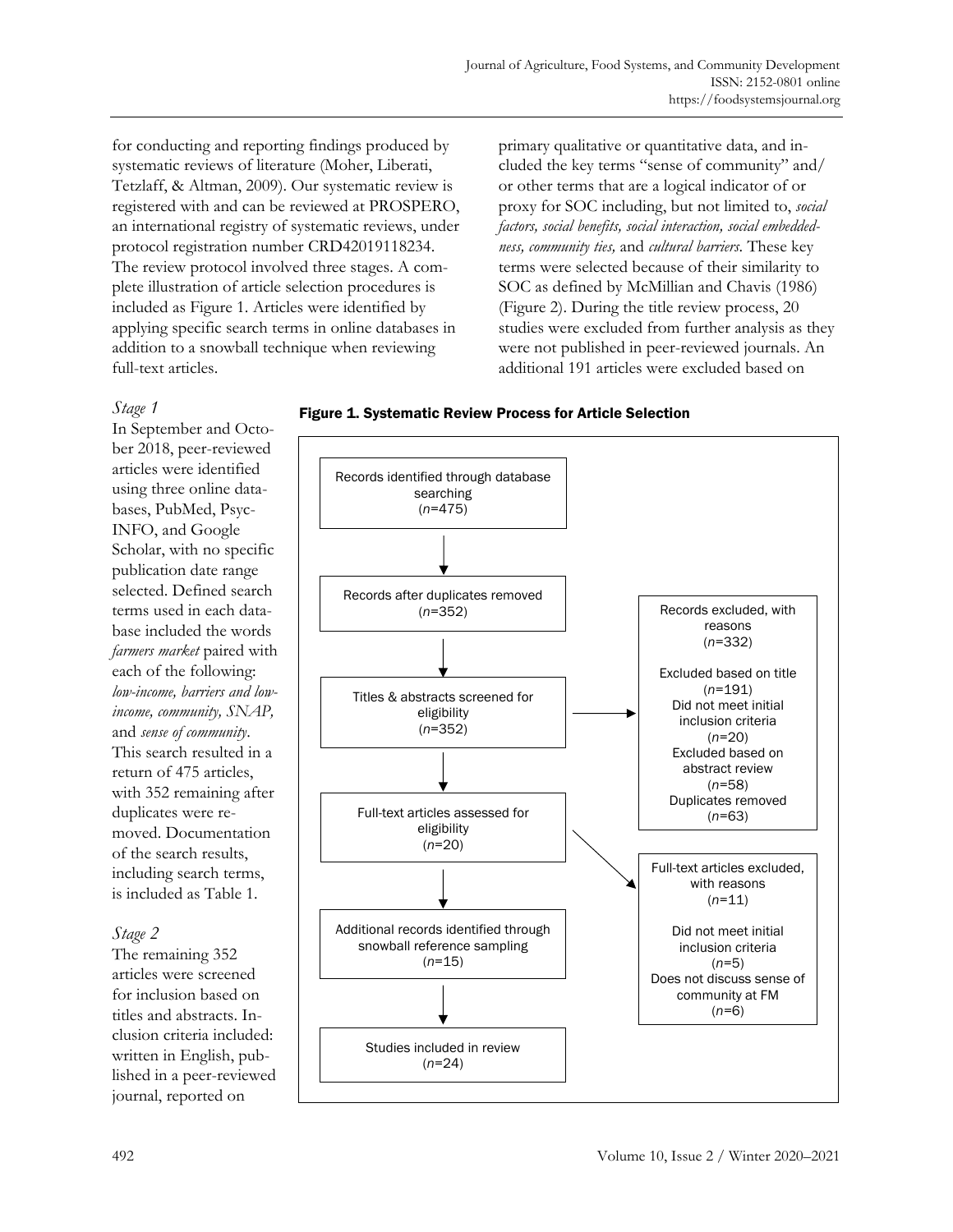#### Table 1. Systematic Review Search Results

| <b>Search Term</b>                      | <b>PubMed</b> | Google<br><b>Scholar</b> | <b>PsycINFO</b> | Total<br><b>Results</b> | <b>Duplicates Subtotal</b> |     | Removed<br>Based on<br><b>Title</b>             | Subtotal |
|-----------------------------------------|---------------|--------------------------|-----------------|-------------------------|----------------------------|-----|-------------------------------------------------|----------|
| Low-income and farmers markets          | 103           | 26                       | 47              | 176                     | 38                         | 138 | 79                                              | 59       |
| Low-income and farmers markets barriers | 20            | 1                        | 14              | 35                      | 4                          | 31  | 7                                               | 24       |
| Farmers markets and community           | 112           | 80                       | 11              | 203                     | 72                         | 131 | 94                                              | 37       |
| SNAP and farmers markets                | 27            | 13                       | 13              | 53                      | 9                          | 44  | 7                                               | 37       |
| Sense of community and farmers markets  | 1             | 0                        | 7               | 8                       | 0                          | 8   | 4                                               | 4        |
|                                         |               |                          |                 |                         |                            |     | Total                                           | 161      |
|                                         |               |                          |                 |                         |                            |     | Duplicates Removed                              | 63       |
|                                         |               |                          |                 |                         |                            |     | Removed (book, thesis,<br>dissertation, report) | 20       |

article title and lack of relevance to SOC among farmers market shoppers.

The remaining 78 article abstracts were screened by two reviewers (JR and JJT). Two independent reviewers were used to screen potential abstracts for inclusion to mitigate the risk for individual bias in the review process. Review protocol required reviewers to include articles for full-text review if the abstract contained any of the identified key words or phrases that represented SOC. Discrepancies between reviewers were discussed until consensus was achieved. Abstract screening resulted in the identification of 20 articles for full-text analysis.

#### *Stage 3*

The remaining 20 articles were reviewed by the first author. Inclusion criteria for full-text review included the criteria outlined in Stage 2 and if key terms for SOC were discussed in the results section. Full-text review resulted in the exclusion of an additional 11 articles. Of the 11 excluded articles, five were excluded because they did not involve primary qualitative or quantitative data, and six did not include SOC among farmers market shoppers in the results section.

During the full-text review, an additional 15 articles were identified using a snowball technique of article reference sections (Horsley, Dingwall, & Sampson, 2011; Wohlin, 2014) that involved reviewing the reference lists of included publications to see if these references produce yet unidentified publications that could be eligible for review (Horsley et al., 2011). A total of 24 articles were included in the final sample for analysis.

Total 78

After the full-text review was complete, all publications were grouped into two categories— SOC among farmers market shoppers living with low incomes and SOC among farmers market shoppers living with middle to high incomes. Studies including shoppers living with low incomes were identified as such based on authors' disclosure that either participants had low incomes

#### Figure 2. Key Words Identified in Abstracts

| Social embeddedness           | Community involvement             |
|-------------------------------|-----------------------------------|
| Social interaction            | Interpersonal relationships       |
| Social participation          | Satisfaction with farmers markets |
| Social access                 | Relationships                     |
| Social benefits               | Communication                     |
| Social networking             | Shopping experiences              |
| Support for local agriculture | Social events and activities      |
| Community                     | Local identity                    |
| Prejudice/discrimination      | Sense of community                |
| Perceptions of markets        | Community values                  |
| Cultural barriers             | Community ties                    |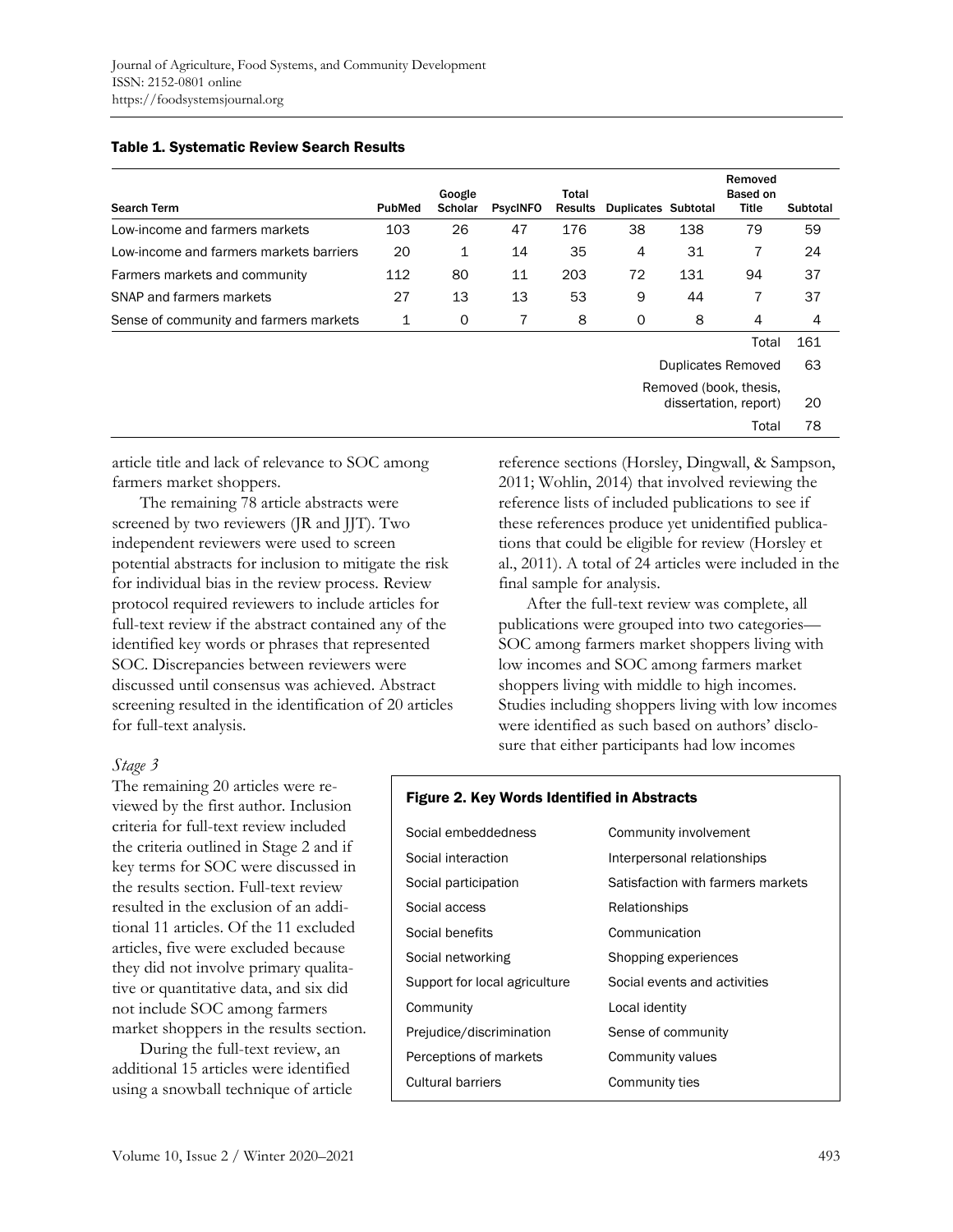and/or participated in one or more income-based federal food assistance programs. Studies including shoppers living with middle to high incomes were identified from the authors' disclosure that participants came from middle to high income households or based on the average reported income of participants.

All publications that presented SOC proxy terms or phrases were included in the review and any missing demographic characteristics were labeled as 'not recorded' (NR). Study population and demographic information included in the review were sample size, study location, income level of participants (high, middle, or low), and majority race and/or ethnicity of participants. Direct quotes related to SOC proxy terms or phrases were documented from each study and were included in the review.

This project did not involve human subjects and did not require approval by the University of Tennessee Institutional Review Board.

## **Results**

Table 2 summarizes the 24 articles included in this review. Of the 24 articles, 41.7% (*n=*10) explored SOC among farmers market shoppers living with low incomes, 25% (*n=*6) explored SOC among farmers market shoppers living with middle to high incomes, and 33.3% (*n=*8) did not report income. For articles that explored SOC among populations living with low incomes, all 10 disclosed that study participants were recipients of one or more income-based federal food assistance programs. For articles that explored SOC among shoppers living with middle to high incomes, five (Alonso & O'Neill, 2011; Baker et al., 2009; Eastwood, Brooker, & Gray, 1999; Feagan, Morris, & Krug, 2004; Feagan & Morris, 2009) disclosed that participants had middle to high incomes based on their city or region, and one (Hunt, 2007) disclosed the average income of participants was over US\$75,000, which is nearly 600% of the U.S. Federal Poverty Level for a household of one. Regarding race and ethnicity, 25% (*n=*6) included farmers market shopping experiences of BIPOC, while 37.5% included experiences of primarily white farmers market shoppers. Additionally, 41.6% (*n=*10) of the studies did not report the race

or ethnicity of their population.

Most articles (75%, *n=*18) focused on populations in the U.S., with concentrations in the Western (*n=*6), Southeast (*n=*4), Midwest (*n=*4), and Northeast (*n=*3) regions of the country. One study, by Buman et al. (2015), only indicated that it took place in a "large U.S. based metropolitan city" but did not provide a specific location. Studies from outside the U.S. (20.8%; *n=*5) focused on populations in Canada (*n=*3) and Australia (*n=*2). One study conducted by Garner (2015) did not provide a study location. A plurality of studies (41.7%; *n=*10) were quantitative, while 33.3% (*n=*8) were qualitative, and 25% (*n=*6) utilized mixed methods. The median sample size for all studies was 198 participants (range=14 to 1,016). The wide range in sample sizes was related to each study's design, with qualitative studies including smaller sample sizes compared with quantitative studies.

*Description of SOC in the Included Articles* In the 24 articles, authors operationalized SOC using a range of proxy terms and descriptors that fit within McMillan and Chavis' (1986) definition of SOC. In 50% of the articles (*n=*12) (Alonso & O'Neill, 2011; Baker et al., 2009; Buman et al., 2015; Dailey et al., 2015; R. Feagan et al., 2004; Feagan & Morris, 2009; Garner, 2015; Grace, Grace, Becker, & Lyden, 2007; Hunt, 2007; McGuirt, Ward, Elliott, Bullock, & Jilcott Pitts, 2014; O'Kane, 2016; Payet, Gilles, & Howat, 2005), the authors described 'social interactions' among community members, farmers market vendors, or other patrons as a primary barrier to or facilitator of farmers market usage. Other aspects of SOC discussed in the articles included 'social and community connectedness' (29.2%, *n=*7) (Alkon & McCullen, 2011; Alonso & O'Neill, 2011; Freedman et al., 2018; Garner, 2015; A. J. Johnson, 2013; O'Kane, 2016; Savoie Roskos, 2017), 'social benefits' (12.5%, *n=*3) (Baker et al., 2009; Feagan et al., 2004; Velasquez, Eastman, & Masiunas, 2005), 'community pride' (12.5%, *n=*3) (A. J. Johnson, 2013; Payet et al., 2005; Savoie Roskos, 2017), and participation in special events or community activities hosted by the farmers market (16.7%, *n=*4) (Eastwood et al., 1999; Grace et al., 2007; Hunt, 2007; Walkinshaw et al., 2018). Additionally, in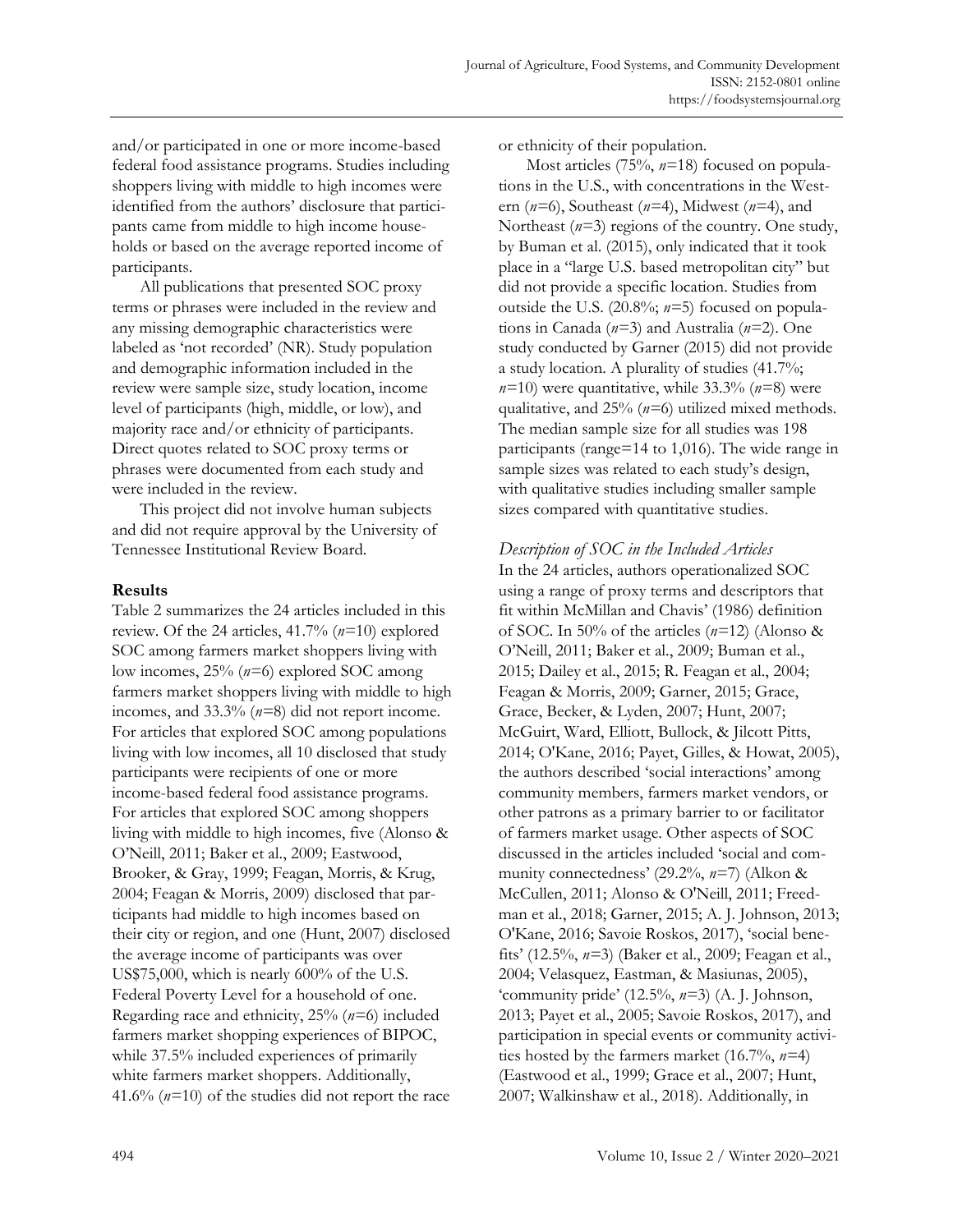| <b>Primary Author</b> | Publication<br>Date | <b>Data Collection</b><br>Approach | <b>Study Location</b>           | <b>Sample Size</b>                                                                              | Majority Race/<br><b>Ethnicity</b> | <b>Income Level</b><br>(High, Middle,<br>Low) |
|-----------------------|---------------------|------------------------------------|---------------------------------|-------------------------------------------------------------------------------------------------|------------------------------------|-----------------------------------------------|
| Alkon                 | 2011                | Mixed                              | California                      | Interviews (21)<br>Surveys (100)                                                                | White, Asian                       | High                                          |
| Alonso                | 2011                | Quantitative                       | Alabama                         | 356                                                                                             | <b>NR</b>                          | <b>NR</b>                                     |
| Baker                 | 2009                | <b>Ouantitative</b>                | Vermont                         | 229                                                                                             | White                              | Middle, High                                  |
| <b>Buman</b>          | 2015                | Qualitative                        | Large metropolitan<br>U.S. city | FM Shoppers $(n=38)$                                                                            | White                              | <b>NR</b>                                     |
| Colasanti             | 2010                | Mixed                              | Michigan                        | Focus Groups (63)<br>Surveys (953)                                                              | White, Latina.<br>Arab Americans   | Low                                           |
| Dailey                | 2015                | Mixed                              | Pennsylvania                    | 47                                                                                              | Hispanic                           | Low                                           |
| Eastwood              | 1999                | <b>Quantitative</b>                | Tennessee                       | <b>NR</b>                                                                                       | White                              | High                                          |
| Feagen                | 2004                | Quantitative                       | Niagara (Canada)                | 146                                                                                             | <b>NR</b>                          | Middle                                        |
| Feagan                | 2009                | Quantitative                       | Canada                          | 149                                                                                             | <b>NR</b>                          | Middle                                        |
| Freedman              | 2018                | <b>Quantitative</b>                | Ohio                            | 270 SNAP shoppers                                                                               | African American                   | Low                                           |
| Garner                | 2015                | <b>Qualitative</b>                 | <b>NR</b>                       | 19                                                                                              | <b>NR</b>                          | <b>NR</b>                                     |
| Grace                 | 2007                | Qualitative                        | Oregon                          | 108                                                                                             | White                              | Low                                           |
| Hunt                  | 2007                | <b>Quantitative</b>                | Maine                           | 297                                                                                             | <b>NR</b>                          | Middle, High                                  |
| Johnson               | 2013                | <b>Qualitative</b>                 | Canada                          | 20                                                                                              | <b>NR</b>                          | <b>NR</b>                                     |
| <b>McGuirt</b>        | 2014                | Qualitative                        | North Carolina                  | 62                                                                                              | African American,<br>White         | Low                                           |
| Misyak                | 2014                | Quantitative                       | Virginia                        | 52                                                                                              | <b>NR</b>                          | Low                                           |
| O'Kane                | 2016                | Qualitative                        | Australia                       | 20                                                                                              | <b>NR</b>                          | <b>NR</b>                                     |
| Payet                 | 2005                | Mixed                              | Australia                       | 128 (100 FM shoppers;<br>28 vendors)                                                            | <b>NR</b>                          | <b>NR</b>                                     |
| Ritter                | 2018                | Mixed                              | Washington                      | 451<br>(400 SNAP-ed shoppers;<br>51 stakeholders)                                               | White                              | Low                                           |
| Savoie Roskos         | 2017                | <b>Qualitative</b>                 | Utah                            | 14                                                                                              | White                              | Low                                           |
| Sommer                | 1981                | <b>Quantitative</b>                | California                      | 349                                                                                             | <b>NR</b>                          | <b>NR</b>                                     |
| Valasquez             | 2005                | Quantitative                       | <b>Illinois</b>                 | 60                                                                                              | <b>NR</b>                          | <b>NR</b>                                     |
| Walkinshaw            | 2018                | Mixed                              | Washington                      | $n = 545$<br><b>SNAP-Ed Stakeholders</b><br>(51)<br>SNAP Participants (400)<br>FM Managers (94) | White                              | Low                                           |
| Wetherill             | 2015                | Qualitative                        | Oklahoma                        | 64                                                                                              | African American                   | Low                                           |

#### Table 2. Summary of Articles Included in the Systematic Review that Focused on Sense of Community at Farmers Markets (FM) (*n*=24)

50% of the articles (*n=*12) (Colasanti et al., 2010; Eastwood et al., 1999; Feagan & Morris, 2009; Freedman et al., 2018; Grace et al., 2007; Hunt, 2007; Misyak et al., 2014; O'Kane, 2016; Ritter, Walkinshaw, Quinn, Ickes, & Johnson, 2018; Sommer, Herrick, & Sommer, 1981; Velasquez et al., 2005; Wetherill & Gray, 2015), the authors described the 'shopping atmosphere and/or environment' as either welcoming or unwelcoming, which served as a barrier to or facilitator of farmers market usage based on the shopper's perspective of the shopping atmosphere.

## *SOC Among Farmers Market Shoppers Living with Low Incomes*

Among articles that included populations living with low incomes (*n=*10), authors reported that SOC operated as both a facilitator of and barrier to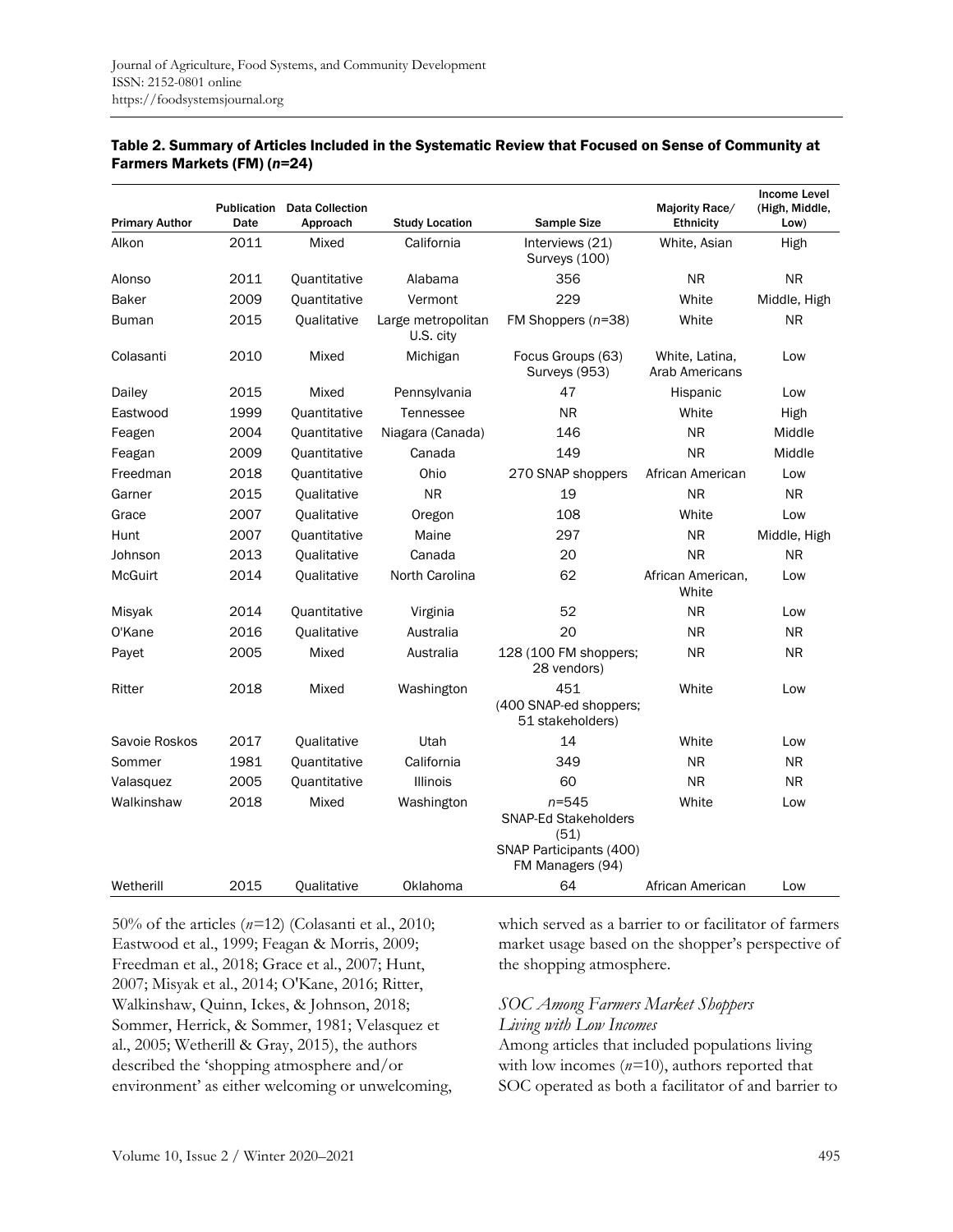farmers market patronage. Sixty percent (*n=*6) of the articles reported high SOC among farmers market shoppers living with low incomes. Of these articles, 66.6% (*n=*4) focused on primarily white participants. Related to SOC as a facilitator of market patronage, these articles cited a welcoming, fun atmosphere (Grace et al., 2007; Ritter et al., 2018; Walkinshaw et al., 2018), participation in children's activities (Grace et al., 2007; Walkinshaw et al., 2018), and increased community involvement (Dailey et al., 2015; McGuirt et al., 2014; Savoie Roskos, Wengreen, Gast, LeBlanc, & Durward, 2017) as the primary facilitators of farmers market patronage among shoppers living with low incomes.

The remaining 40% (*n=*4) of articles reported

low SOC among farmers market shoppers living with low incomes. Of these articles, 75% focused on BIPOC, and one did not report race or ethnicity of participants. These articles cited SOC features such as an uncomfortable atmosphere (Colasanti et al., 2010; Misyak et al., 2014), distrust of vendors (Colasanti et al., 2010), and an unwelcome shopping environment (Colasanti et al., 2010; Freedman et al., 2018; Wetherill & Gray, 2015) as primary barriers to farmers market patronage. Table 3 provides a summary of these findings.

## *SOC Among Farmers Market Shoppers Living with Middle to High Incomes*

Among articles that included populations living with middle to high incomes (*n=*6), SOC served

| Table 3. Summary of Articles Related to Sense of Community Among Farmers Market (FM) Shoppers Living |  |
|------------------------------------------------------------------------------------------------------|--|
| with Low Incomes (n=10)                                                                              |  |

| Primary<br>Author | Publication<br>Year | <b>Study Location</b> | Sample Size/<br>Population                                 | Race/ | Ethnicity Results Related to SOC at Farmers Markets                                                                                                                                                                                                                                                                                  |
|-------------------|---------------------|-----------------------|------------------------------------------------------------|-------|--------------------------------------------------------------------------------------------------------------------------------------------------------------------------------------------------------------------------------------------------------------------------------------------------------------------------------------|
| High SOC $(n=6)$  |                     |                       |                                                            |       |                                                                                                                                                                                                                                                                                                                                      |
| Dailey            | 2015                | Pennsylvania          | 47                                                         |       | Hispanic Participants reported in the post program survey that<br>Healthy Options offered opportunities for social<br>interaction.                                                                                                                                                                                                   |
|                   |                     |                       |                                                            |       | 81% of survey participants stated that farmers markets<br>gave them a chance to hang out with people in their<br>community                                                                                                                                                                                                           |
| Grace             | 2007                | Oregon                | 108                                                        | White | Occasional shoppers (shopped at a Portland market<br>more than once-43% of sample) were likely to mention<br>the fun atmosphere and sense of community within<br>Portland's markets as the top reason for using them.<br>This included comments about the social interaction with<br>other shoppers, music, and activities for kids. |
| <b>McGuirt</b>    | 2014                | North Carolina        | 62                                                         | White | African Participants mentioned that they commonly went to shop<br>American, at local food sources with their family members or<br>friends, and that experiences with home-grown produce<br>were often very social in nature.                                                                                                         |
|                   |                     |                       |                                                            |       | The women also mentioned interacting with the producer<br>as a positive aspect of the farmers market shopping<br>experience.                                                                                                                                                                                                         |
| Ritter            | 2018                | Washington            | 451<br>(400 SNAP-<br>Ed shoppers;<br>51 stake-<br>holders) | White | A large majority agreed that FMs are comfortable<br>(n=181; 92%), easy to navigate (n=175; 89%),<br>welcoming to all ( $n=180$ ; 91%), and affordable ( $n=160$ ;<br>81%).                                                                                                                                                           |
|                   |                     |                       |                                                            |       | respondents referred to the community feeling and<br>friendliness of FMs.                                                                                                                                                                                                                                                            |
| Savoie<br>Roskos  | 2017                | Utah                  | 14                                                         | White | Community involvement and support was important for<br>many participants.<br>(table con't.)                                                                                                                                                                                                                                          |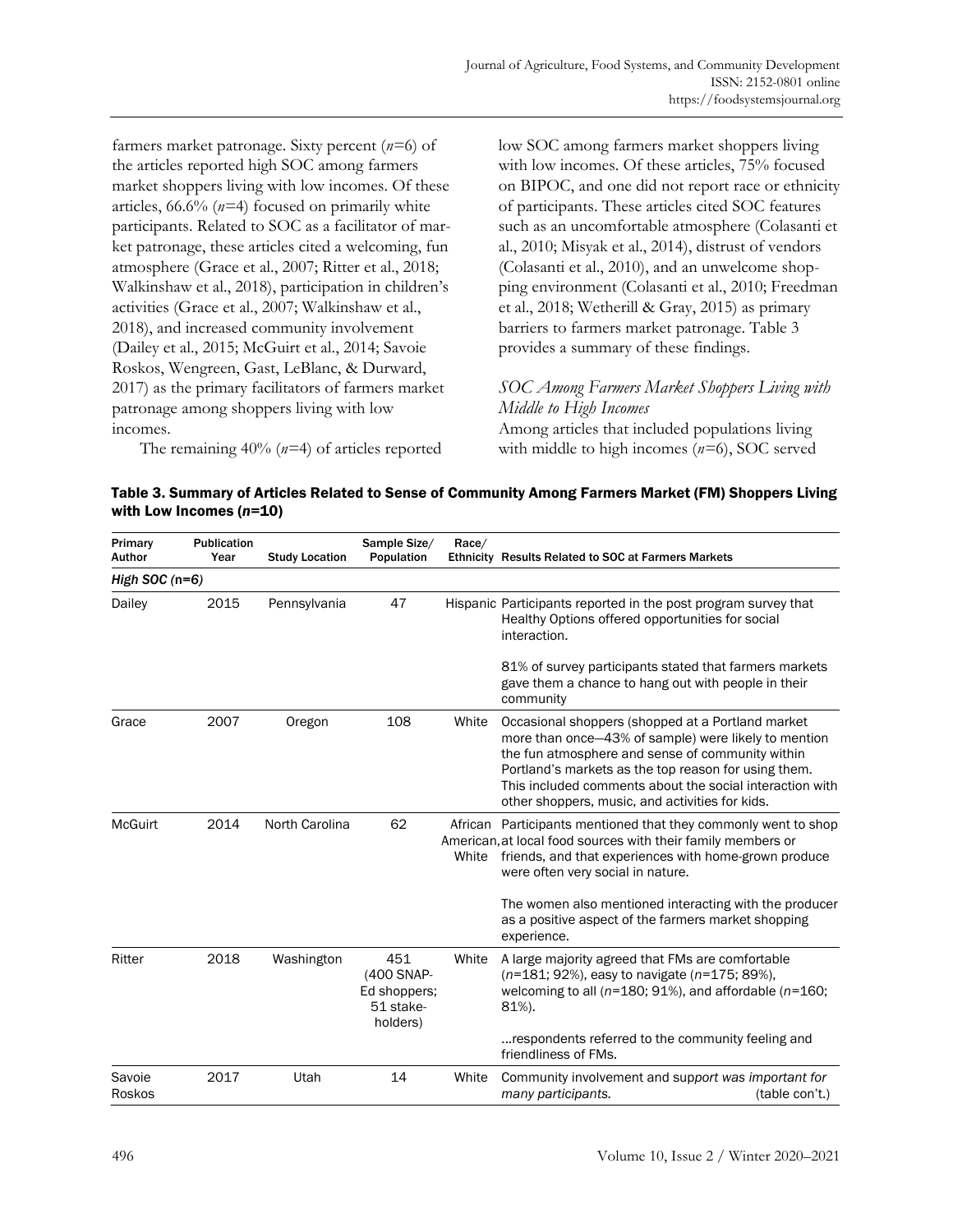| Primary<br>Author | Publication<br>Year | <b>Study Location</b> | Sample Size/<br>Population                   | Race/                                  | Ethnicity Results Related to SOC at Farmers Markets                                                                                                                                                                                                                                                                 |
|-------------------|---------------------|-----------------------|----------------------------------------------|----------------------------------------|---------------------------------------------------------------------------------------------------------------------------------------------------------------------------------------------------------------------------------------------------------------------------------------------------------------------|
| Low SOC $(n=4)$   |                     |                       |                                              |                                        |                                                                                                                                                                                                                                                                                                                     |
| Colasanti         | 2010                | Michigan              | <b>Focus Groups</b><br>(63)<br>Surveys (953) | White.<br>Latina,<br>Arab<br>Americans | [Rural, Latina women / young mothers] Felt they were<br>distrusted by vendors and atmosphere was unfriendly for<br>children                                                                                                                                                                                         |
|                   |                     |                       |                                              |                                        | The women in this group also felt that they themselves<br>were disrespected by the vendors. One woman<br>described how she felt like she was being watched<br>whenever she went to the farmers market and others<br>agreed that they had had similar experiences.                                                   |
| Freedman          | 2018                | Ohio                  | <b>270 SNAP</b><br>shoppers                  |                                        | African Social connectedness to FMs was significantly, but<br>American inversely, related to FM shopping frequency.                                                                                                                                                                                                 |
|                   |                     |                       |                                              |                                        | Every one-unit increase in social connectedness to FMs<br>is associated with 15% reduction in the frequency of FM<br>use                                                                                                                                                                                            |
|                   |                     |                       |                                              |                                        | For this group, there is a chance that visiting the FM<br>resulted in a negative social experience contributing to<br>their decisions to discontinue FM shopping.                                                                                                                                                   |
| Misyak            | 2014                | Virginia              | 52                                           | <b>NR</b>                              | SNAP-Ed clients listed "uncomfortable atmosphere" as a<br>barrier to FM usage.                                                                                                                                                                                                                                      |
| Wetherill         | 2015                | Oklahoma              | 64                                           |                                        | African [Participants stated] "It is not our kind of environment.<br>American Some people don't like that kind of environment."                                                                                                                                                                                     |
|                   |                     |                       |                                              |                                        | "I am not going to lie; it mainly has to do with race to be<br>honest. I see more Caucasian people going to farmers<br>markets than African American. 'Oh I want a fresh pack<br>of carrots.' No, you're gonna see Susie and Harry and<br>the kids picking up a pack of fresh carrots from the<br>farmer's market." |

primarily as a facilitator of farmers market patronage, with 83% (*n=*5) of these articles reporting high SOC. These articles cited positive social benefits (Baker et al., 2009; Feagan et al., 2004; Feagan & Morris, 2009; Hunt, 2007), a fun shopping environment (Eastwood et al., 1999; Feagan et al., 2004; Hunt, 2007), and the friendliness of the market (Hunt, 2007) as SOC facilitators of farmers market patronage.

Among articles specifically dedicated to SOC among farmers market shoppers living with middle to high incomes, only one noted that SOC at farmers market may differ based on race and ethnicity. In their study assessing inclusion at farmers markets among Asian and white patrons in California, Alkon and McCullen (2011) commented that white patrons may feel more included in farmers markets than BIPOC. They concluded that participating in shared common interests and community activities

among farmers market shoppers and vendors may contribute to a feeling of inclusion at local farmers markets. Given these social activities were primarily attended by white community members, it left room for BIPOC within the community to feel excluded from the farmers market social experience (Alkon & McCullen, 2011). Table 4 provides a summary of these findings.

# *SOC Among Farmers Market Shoppers With Non-specified Income*

Income levels of participants were not specified in the remaining eight articles, however, results from these studies suggest that SOC plays an important role in farmers market patronage. The eight remaining studies suggested that farmers markets are more than just venues to purchase groceries and that a friendly, welcoming atmosphere (Alonso & O'Neill, 2011; McGuirt et al., 2014; Payet et al.,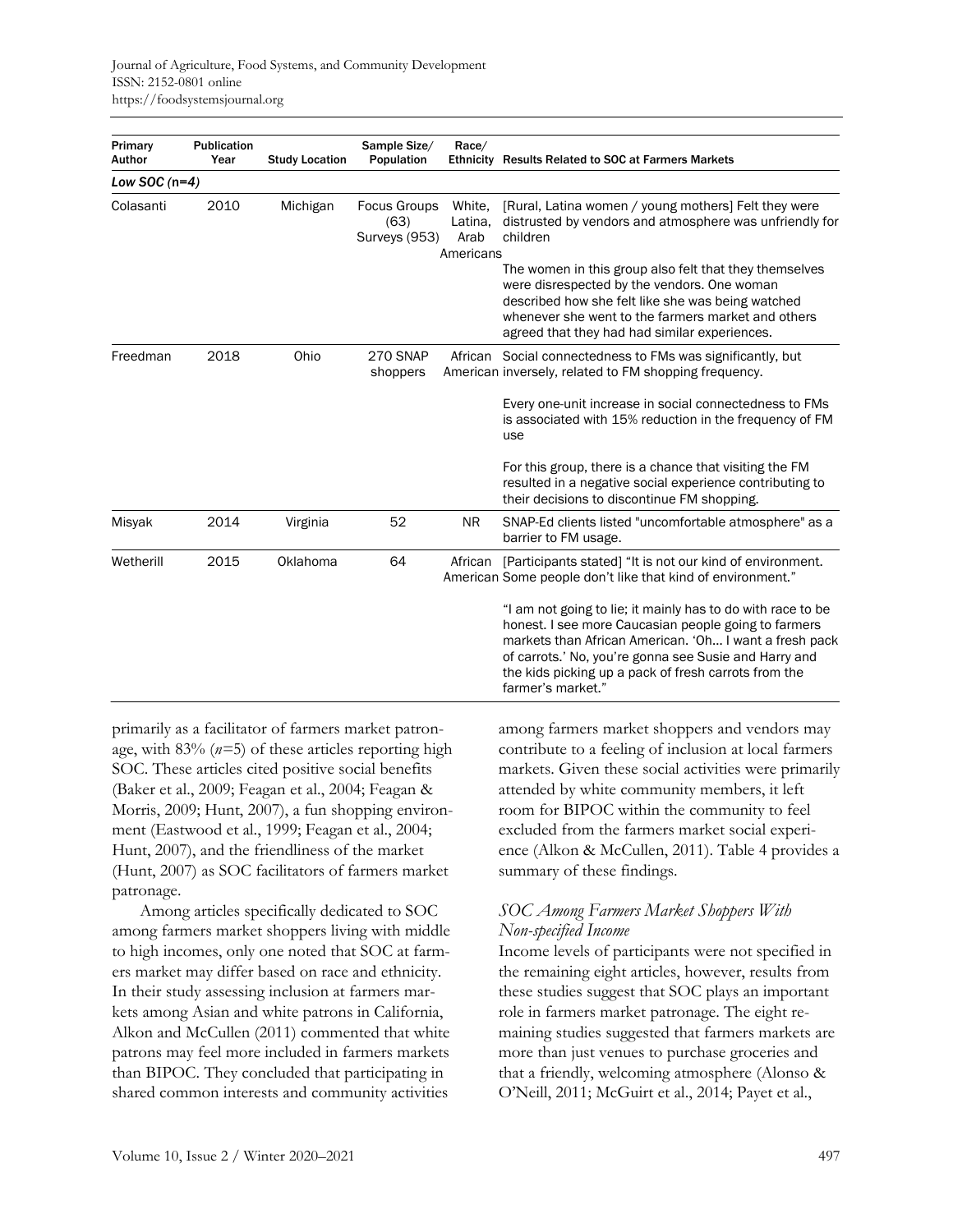2005; Sommer et al., 1981; Velasquez et al., 2005) and positive social connections with other patrons and farmers market vendors (Alonso & O'Neill, 2011; Buman et al., 2015; Garner, 2015; A. J.

Johnson, 2013; McGuirt et al., 2014; O'Kane, 2016) were primary driving factors for farmers market patronage. Table 5 provides a summary of these findings.

Table 4. Summary of Articles Related to Sense of Community Among Farmers Market (FM) Shoppers Lliving with Middle to High Incomes (*n*=6)

| <b>Primary Author</b> | <b>Publication</b><br>Year | <b>Study Location</b> | Sample<br>Size/<br>Population          | Race/<br><b>Ethnicity</b> | <b>Results Related to SOC at Farmers Markets</b>                                                                                                                                                                                                                                                                                                                                                                                                                              |
|-----------------------|----------------------------|-----------------------|----------------------------------------|---------------------------|-------------------------------------------------------------------------------------------------------------------------------------------------------------------------------------------------------------------------------------------------------------------------------------------------------------------------------------------------------------------------------------------------------------------------------------------------------------------------------|
| High SOC $(n=5)$      |                            |                       |                                        |                           |                                                                                                                                                                                                                                                                                                                                                                                                                                                                               |
| Baker                 | 2009                       | Vermont               | 229                                    | White                     | Social benefits* [were] listed as an important reason to<br>visit the market *Social benefits include a good place to<br>see friends and family, a good place to meet people, a<br>good place to take visitors.                                                                                                                                                                                                                                                               |
| Eastwood              | 1999                       | Tennessee             | <b>NR</b>                              | White                     | Special events were a draw for just under one-third of<br>Knox County shoppers. Shoppers were more likely to<br>have checkedatmosphere as reasons for shopping.                                                                                                                                                                                                                                                                                                               |
| Feagen                | 2004                       | Niagara<br>(Canada)   | 146                                    | NR.                       | Results from Port Colborne indicate greater emphasis on<br>voiced themes like 'ambience', 'atmosphere', 'talking to<br>people and farmers', 'people and friends', 'it's a people-<br>bonding place', 'I like the activity', 'I like to talk to the<br>growers', than at the other two markets, but it is useful to<br>note that the other market shoppers voiced similar kinds<br>of sociocultural satisfactions that they associate with<br>their farmers market experience. |
| Feagan                | 2009                       | Canada                | 149                                    | NR.                       | Brantford FM patrons identified their shopping<br>experience as strongly associated with the convivial<br>quality of the social and cultural interaction at the FM.                                                                                                                                                                                                                                                                                                           |
|                       |                            |                       |                                        |                           | "we love it because it is the fabric of the community.<br>Price isn't that much of a concern because again it's the<br>whole social aspect, and the culture of eating."                                                                                                                                                                                                                                                                                                       |
| Hunt                  | 2007                       | Maine                 | 297                                    | NR.                       | Social factors, such as having fun at the market and<br>interacting with farmers, are important aspects of<br>shopping at farmers markets. Nearly all respondents<br>(98%) had fun at the farmers markets. More than half of<br>the survey respondents (59%) make the farmers market<br>a family event.                                                                                                                                                                       |
|                       |                            |                       |                                        |                           | The social atmosphere, friendliness of the markets, and<br>the ability for consumers to meet other people that they<br>know indicate that community interactions are part of<br>shopping at a farmers market.                                                                                                                                                                                                                                                                 |
| Low SOC $(n=1)$       |                            |                       |                                        |                           |                                                                                                                                                                                                                                                                                                                                                                                                                                                                               |
| Alkon                 | 2011                       | California            | Interviews<br>(21)<br>Surveys<br>(100) | White.<br>Asian           | Farmers markets such as those we study emphasize the<br>importance of building community but are often unaware<br>that they define community in a way that draws in whites<br>while pushing away people of color.                                                                                                                                                                                                                                                             |
|                       |                            |                       |                                        |                           | The first author has overheard discussions between<br>vendors and shoppers who have run into each other<br>hiking, or who recognize the places and events depicted<br>on one another's t-shirts and canvas shopping bags. This<br>creates a kind of insider ambiance, in which those who<br>know the wider scene, who tend to be white, feel<br>welcome while those who do not may feel excluded.                                                                             |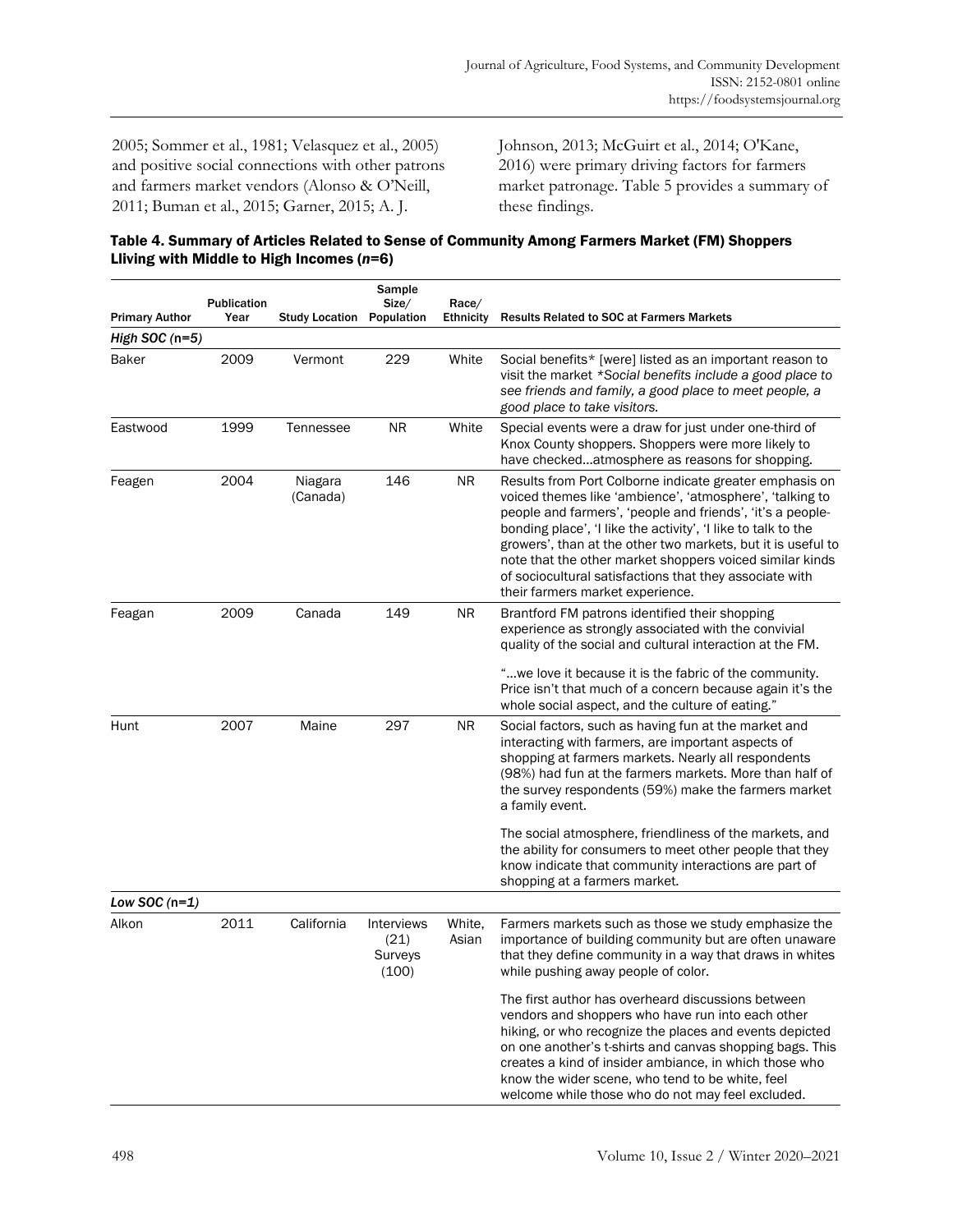| Table 5. Summary of Articles Related to Sense of Community Among Shoppers with Non-Specified Income |  |
|-----------------------------------------------------------------------------------------------------|--|
| $(n=8)$                                                                                             |  |

| Primary<br>Author | Publication<br>Year | Study<br>Location     | Sample Size/<br>Population     | Race/     | <b>Ethnicity Results Related to SOC at Farmers Markets</b>                                                                                                                                                                                                                                                                                                                                             |
|-------------------|---------------------|-----------------------|--------------------------------|-----------|--------------------------------------------------------------------------------------------------------------------------------------------------------------------------------------------------------------------------------------------------------------------------------------------------------------------------------------------------------------------------------------------------------|
| Alonso            | 2011                | Alabama               | 356                            | ΝR        | The importance of socializing, social interaction, or<br>'embeddedness' as some researchers have noted was<br>also clearly higher among respondents from the Langdale<br>Mill (a more rural environment).                                                                                                                                                                                              |
| <b>Buman</b>      | 2015                | Large<br>Metropolitan | <b>FM Shoppers</b><br>$(n=38)$ | White     | "This is the most exciting place in townthis is the place<br>you can meet people like you can't meet any place else."                                                                                                                                                                                                                                                                                  |
|                   |                     | US City               |                                |           | Perhaps more interesting was that other contextual factors<br>such as product presentation and social interactions were<br>also deemed important both in terms of frequency of<br>coded elements and consensus among shoppers.                                                                                                                                                                         |
| Garner            | 2015                | <b>NR</b>             | 19                             | <b>NR</b> | In my interviews with shoppers, there proved to be a<br>spectrum of desires for social interaction. On the extreme<br>social end of the spectrum, there were the highly social<br>shoppers who wanted to make friends with farmers and<br>other shoppers. On the less social end of the spectrum,<br>there were shoppers who purchased their products quickly<br>and exited the market.                |
|                   |                     |                       |                                |           | Different consumers and farmers possess varying degrees<br>of community connectedness.                                                                                                                                                                                                                                                                                                                 |
| Johnson           | 2013                | Canada                | 20                             | ΝR        | Themes drawn from the data suggest that market<br>participants shared a collective sense of connection to the<br>people who form the community. In addition, the activities<br>that occur in the space reinforce the connection between<br>community members. Connection to the people and<br>connection to the activities, therefore, are important<br>characteristics of this consumption community. |
|                   |                     |                       |                                |           | For most participants, the interactions between the<br>vendors and the buyers created a positive atmosphere and<br>sense of community.                                                                                                                                                                                                                                                                 |
| O'Kane            | 2016                | Australia             | 20                             | ΝR        | Shopping, rather than being an imposition, is an enjoyable<br>and relaxing event, where these farmers market devotees<br>become immersed in the atmosphere, happily devoting<br>their social time to developing meaningful relationships<br>with the vendors who provide their food.                                                                                                                   |
| Payet             | 2005                | Australia             | 128 (100 FM<br>shoppers; 28    | NR.       | A high proportion of consumers had an increased sense of<br>community pride (92%).                                                                                                                                                                                                                                                                                                                     |
|                   |                     |                       | vendors)                       |           | The market experience has become a vital part of the<br>stallholders' and the community's social interaction and<br>has fostered a sense of civic pride.                                                                                                                                                                                                                                               |
| Sommer            | 1981                | California            | 349                            | NR.       | The farmers market was perceived by its shoppers as a<br>more friendly, personal, rural, smaller, and happier setting<br>than was the supermarket by its shoppers.                                                                                                                                                                                                                                     |
| Valasquez         | 2005                | Illinois              | 60                             | NR.       | Consumers at Urbana also visited the market to support<br>local farmers (87%) and enjoyed the informational/social<br>atmosphere (90%).                                                                                                                                                                                                                                                                |
|                   |                     |                       |                                |           | 57% of Collinsville shoppers enjoyed the information/<br>social atmosphere.                                                                                                                                                                                                                                                                                                                            |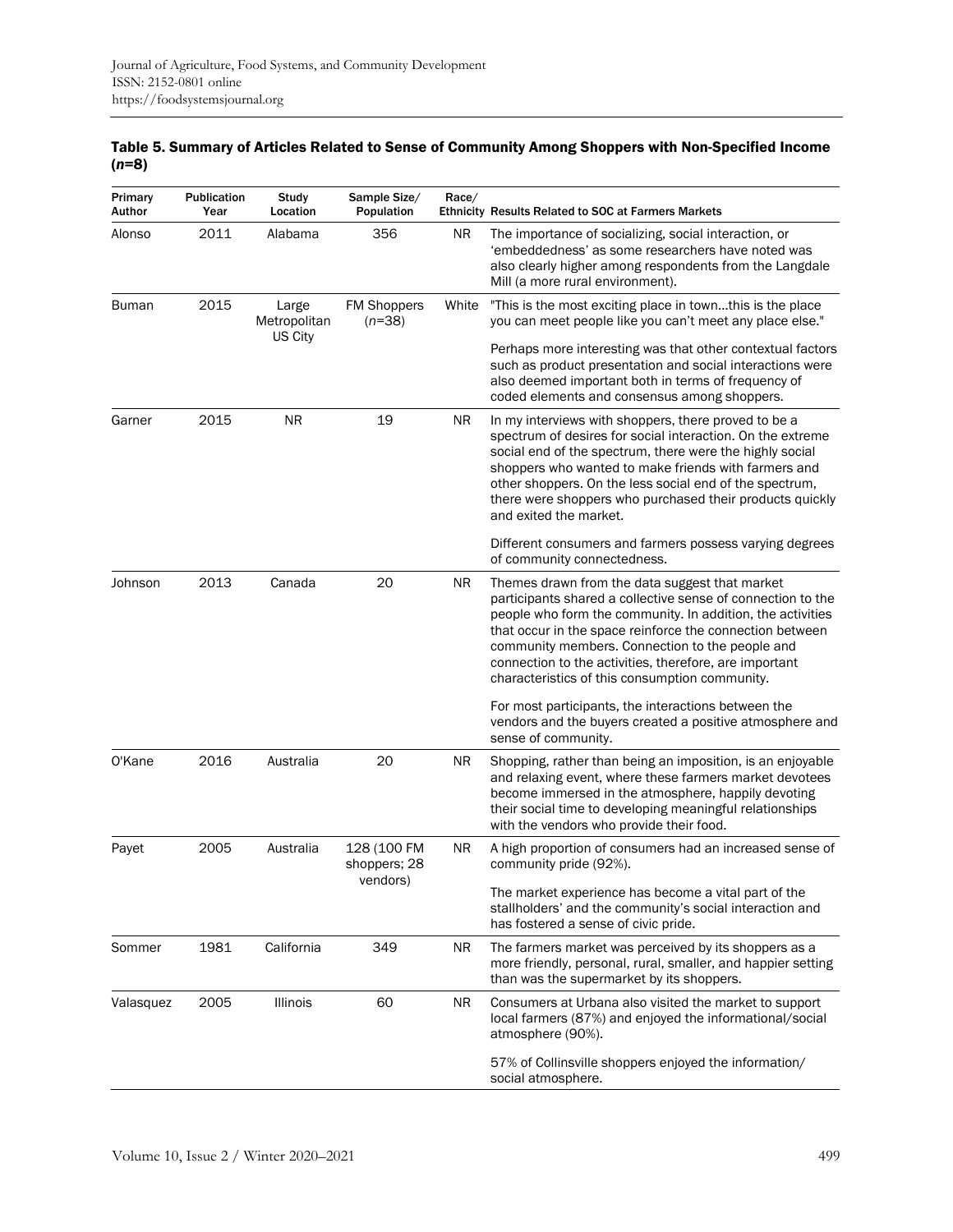# **Discussion**

The purpose of this paper was to conduct a review of farmers market literature to summarize and document what is empirically known about SOC as an asset or barrier to farmers market usage for shoppers living with low and middle to high incomes. Our findings extend the existing literature by specifically describing and summarizing SOC and how SOC functions as a barrier to and facilitator of farmers market usage. Prior studies have not focused exclusively on SOC, but rather on a blend of social, environmental, spatial, and economic considerations (Freedman et al., 2016). Our study was the first to describe SOC as it relates to shopping behaviors as a specific construct, how SOC may function differently by income level, and how SOC may function differently by race and/or ethnicity.

*SOC as a Facilitator of Farmers Market Usage* Our systematic review uncovered that SOC can play an important role as a facilitator of farmers market usage among people with all income levels; the most noted SOC facilitators were a welcoming and fun shopping atmosphere and social interactions experienced at farmers markets. Several studies indicated that for shoppers living with low incomes, special events and children's activities that focused on their needs were facilitators of famers' market patronage. For example, Grace et al. (2007) noted that shoppers at a farmers market in Portland, Oregon listed a fun atmosphere and social interaction at markets as the top reasons for shopping there. Activities mentioned in the article included conversing with other shoppers, live music events, and activities for kids.

Additionally, among shoppers living with middle to high incomes, 'social and community benefits' were noted as primary facilitators of farmers markets usage. Social benefits described by these shoppers included socializing with friends, conversing with market vendors, and meeting new community members. Several studies noted that these social benefits are so powerful, that they may be more important to more affluent shoppers than the cost of goods available at the market. For example, in a study by Feagan et al. (2009) assessing farmers market shoppers in the Ontario region

of Canada, participants stated "…we love it because it is the fabric of the community. Price isn't that much of a concern because again it's the whole social aspect, and the culture of eating (p. 239). This indicates that placing emphasis on creating a positive and welcoming atmosphere may be a more important community consideration to attract potential farmers market customers than considerations of farmers market product cost, at least for shoppers living with middle to high incomes.

*SOC as a Barrier to Farmers Market Usage* For shoppers living with low incomes who also receive federal food assistance, negative shopping atmosphere was listed as a primary barrier to farmers market usage. Shoppers who receive SNAP benefits viewed farmers markets as exclusive spaces that did not create a welcoming environment for people living with lower incomes. For example, in a study by Misyak et al. (2014), SNAP Education (SNAP-Ed) clients listed an "uncomfortable atmosphere" as a primary barrier to farmers market usage. Russomanno and Jabson's (2016) qualitative findings validate these shoppers' perceptions; market managers at East Tennessee farmers markets reported that vendors often showed resistance toward SNAP recipients. In the study, market managers disclosed that vendors did not support SNAP incentive programs, and that vendors often had misconceptions of SNAP recipients as a "lower class people." One manager stated, "They [vendors] don't necessarily want to attract the kind of people that they believe would have access to SNAP" (Russomanno & Jabson, 2016, p. 2834). These findings are also consistent with a previous systematic review by Freedman et al. (2016) that reported an unwelcome shopping environment as one of several major barriers for farmers market shoppers living with low incomes.

Many studies that reported high SOC among farmers market shoppers focused on white patrons. However, SOC was consistently low across all income levels for BIPOC. SOC was lowest among studies that reported on shopper experiences of BIPOC living with low incomes. Colasanti et al. (2010) noted that Latina shoppers living with low incomes in Michigan reported feeling disrespected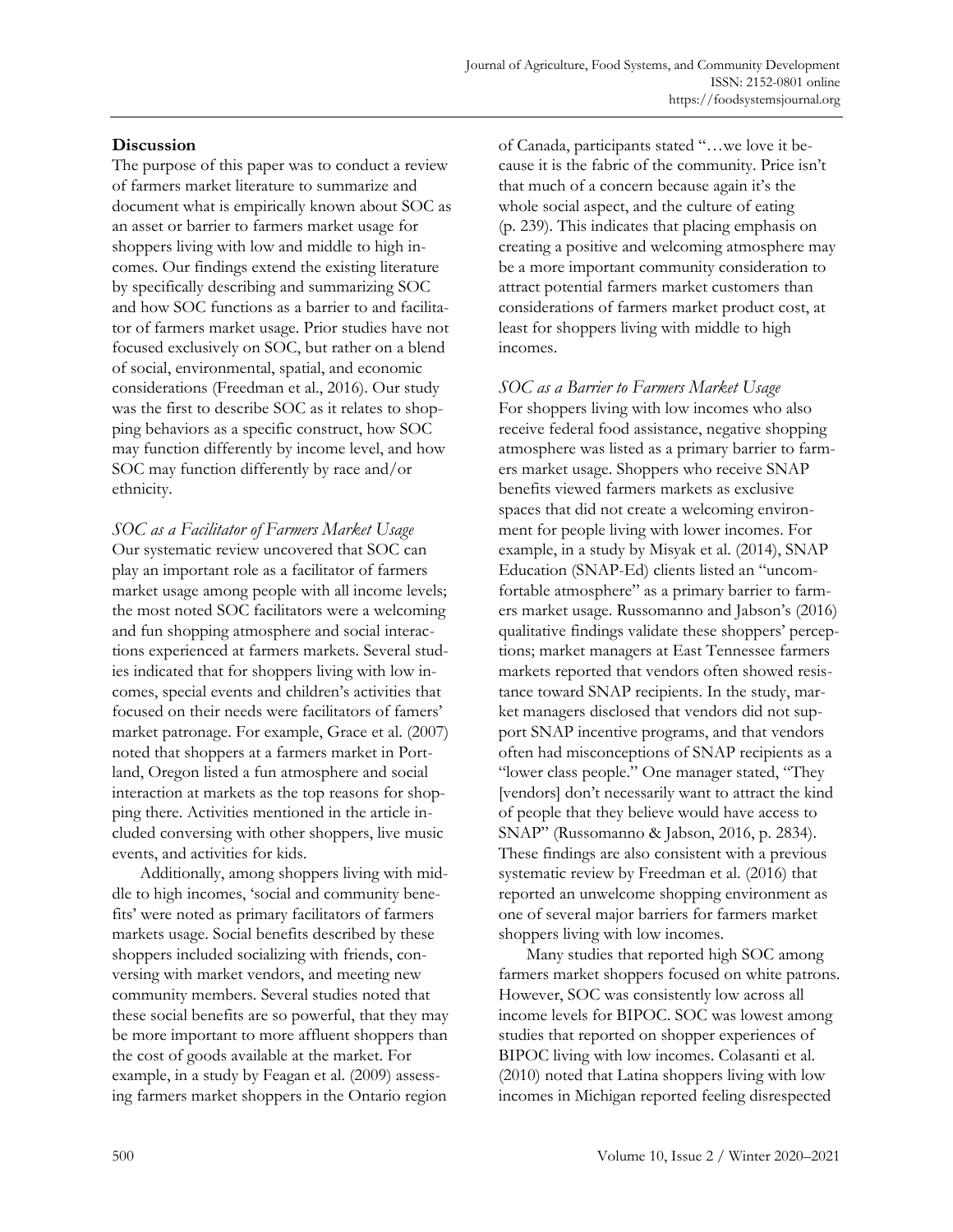and uncomfortable at local farmers markets. This study reported: "The women in this group [young Latina women] felt that they were disrespected by the vendors. One woman described how she felt like she was being watched whenever she went to the farmers market and others agreed that they had had similar experiences" (Colasanti et al, 2010, p. 231). In an Oklahoma based study, Wetherhill and colleagues (2017) had similar findings among lowincome Black shoppers. One participant noted, "I am not going to lie; it mainly has to do with race to be honest. I see more Caucasian people going to farmers markets than African American. 'Oh… I want a fresh pack of carrots.' No, you're gonna see Susie and Harry and the kids picking up a pack of fresh carrots from the farmer's market" (Wetherhill et al, 2017, p. 7). These negative social experiences contributed to a lowered SOC and acted as barriers to using farmers markets among BIPOC living with low incomes. These results support the previous notion that farmers markets are exclusionary spaces that are primarily designed for more affluent white shoppers (Alkon & McCullen, 2011; Freedman et al., 2016; Wolf, Spittler, & Ahern, 2005) and are especially pertinent given that, in FY 2018, 40.6% of SNAP recipients identified as BIPOC (USDA, 2019a).

If farmers markets are to be viewed as spaces that contribute to improving food access by delivering high quality, local produce to diverse shoppers, including shoppers living with low incomes and/or BIPOC, then SOC is something that farmers markets should carefully consider and deliberately address. Farmers market managers and community leaders should consider who is being attracted to their local markets and how the shopping environment may be inclusive or exclusive to members of economically, racially and/or ethnically diverse groups. Considerations of diverse racial and ethnic identities should be reflected in farmers market promotional materials and participation from vendors of diverse identities should be encouraged.

In addition, farmers markets organizers should consider developing partnerships and relationships with community organizers that work with people living with low incomes and racial and/or ethnic minority groups to enhance SOC at farmers markets. For example, in their study assessing farmers market shopping behaviors among SNAP-Ed participants in Washington State, Walkinshaw and colleagues (2018) found that participants who partook in one or more farmers market activities coordinated by the local SNAP-Ed office and associated community-based organizations (e.g., local health departments, extension programs) had a higher probability of shopping at farmers markets when compared with those that participated in no activities. They concluded that SNAP participants who participate more frequently in SNAP-Ed farmers market activities also shop more often at farmers markets. Shopping frequency at farmers market was beneficial to SNAP participants as it was associated with increased consumption of fruits and vegetables (Walkinshaw et al., 2018).

# **Limitations**

Our review has limitations. Several publications included in our review (*n=*12) did not include key demographic information about study participants, therefore it was impossible to assess the SOC experiences by income and/or race or ethnicity. Lack of standardization in the assessment and reporting of income and race and/or ethnicity limited our ability to draw comparisons in SOC among farmers market shoppers using these measures. Additionally, all studies included in our systematic review were cross-sectional and observational. None of the studies involved documenting and testing shoppers' experiences over time, nor did they test an intervention to improve SOC for shoppers. These study characteristics limit what we can say about the impact of SOC on sustained shopping behavior.

## **Conclusion**

Findings from this systematic review suggest that SOC plays an important role in who shops at farmers markets and at what frequency. When designing local farmers markets and associated activities, farmers market managers and community leaders should consider SOC. Our results suggest that offering special events, especially family-friendly activities, may be attractive additions to the farmers market experience for shoppers at all income levels.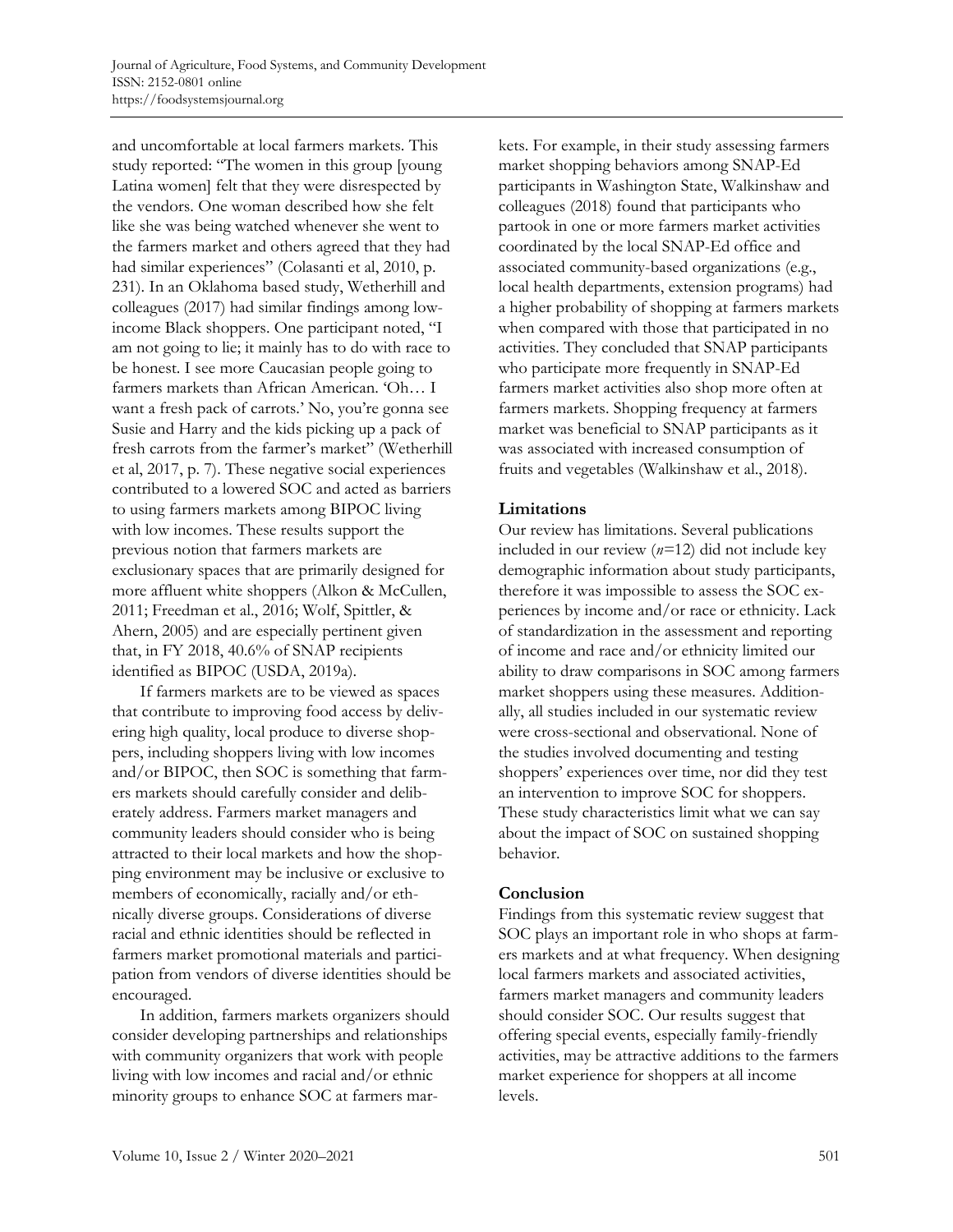Additionally, farmers market managers and community leaders should take extra precaution when implementing markets and associated activities to create an inclusive environment for shoppers of diverse income and racial and/or ethnic identities. The responses provided by BIPOC SNAP recipients suggest that vendors at farmers markets may be creating an unwelcome and uncomfortable shopping environment. Farmers market managers should consider conducting training programs for market vendors to combat any negative stereotypes and perceptions of SNAP recipients. Lastly, farmers markets should consider adding BIPOC and/or people with diverse income levels to their planning committees or executive boards to ensure a range of community voices and perspectives are represented.

## **Special Pandemic Considerations**

During widespread crises, such as the COVID-19 pandemic, SOC may be even more salient and vital to farmers markets' efforts to retain and attract people living with low incomes and BIPOC. While many farmers markets around the country are still operational, the social landscapes of markets have been altered, with many practicing social distancing guidelines, limiting the number of shoppers, and requiring masks during shopping hours (Farmers Market Coalition, 2020a). These extra precautions mean that many of the social activities described by authors and included in our systematic review have been paused indefinitely. However, SOC can still be established by offering a friendly, safe, and inclusive shopping environment. For example, many farmers markets around the country are creating a modified SOC among shoppers by offering takehome activities for children and to-go samples of various farmers market products (Minnesota Farmers' Market Association, 2020; Nourish Knoxville, 2020). Additionally, while maintaining appropriate social distancing at farmers markets, shoppers are encouraged to get outdoors and interact and converse with local area farmers, neighbors, and community members, which may be a welcome change

for some farmers market shoppers (C. Johnson, 2020; Massachusetts Municipal Association, 2020). In a time that is currently dominated by virtual meetings, limited contact, and computer screens, the ability to engage with other shoppers and vendors may help contribute to a positive outlook and sense of normalcy for some. Creating a welcoming and positive space at markets during the pandemic may be a useful tool to retain existing shoppers and attract new ones.

# **Considerations for Future Research**

Researchers interested in the influence of SOC on farmers markets participation, patterns of shoppers who are BIPOC and/or living with low incomes, use of SNAP benefits at farmer's markets, and other shopping and related behaviors should consider assessing SOC in their studies. The dearth of literature on this topic suggests that there is room for and benefit from additional assessment and inclusion. For example, researchers interested in understanding low-income and/or BIPOC shoppers' experiences at farmers markets, or their SOC at farmers markets, or reasons for not shopping at farmers markets, could capture these experiences using primary data collected from farmers market shoppers through methods such as focus groups or semi-structured interviews. Future work in this area also lends itself to a Community Based Participatory Research (CBPR) approach (Minkler, Thompson, Bell, & Rose, 2001; Roussos & Fawcett, 2000). CBPR researchers, in collaboration with community members, could expand what is known about SOC and its role in farmers markets patronage among shoppers who are BIPOC and/or living with low incomes. Approaches for measuring SOC that facilitate participants' direct and engaged perspectives include, but are not limited to, Photovoice or Videovoice methods. These methods would allow community organizers and farmers market managers to see their market through the lens of the people who shop there and add to our understanding about SOC and its influence on shopping behaviors and customer experiences.

## **References**

Alkon, A. H., & McCullen, C. G. (2011). Whiteness and farmers markets: Performances, perpetuations… contestations? *Antipode, 43*(4), 937–959.<https://doi.org/10.1111/j.1467-8330.2010.00818.x>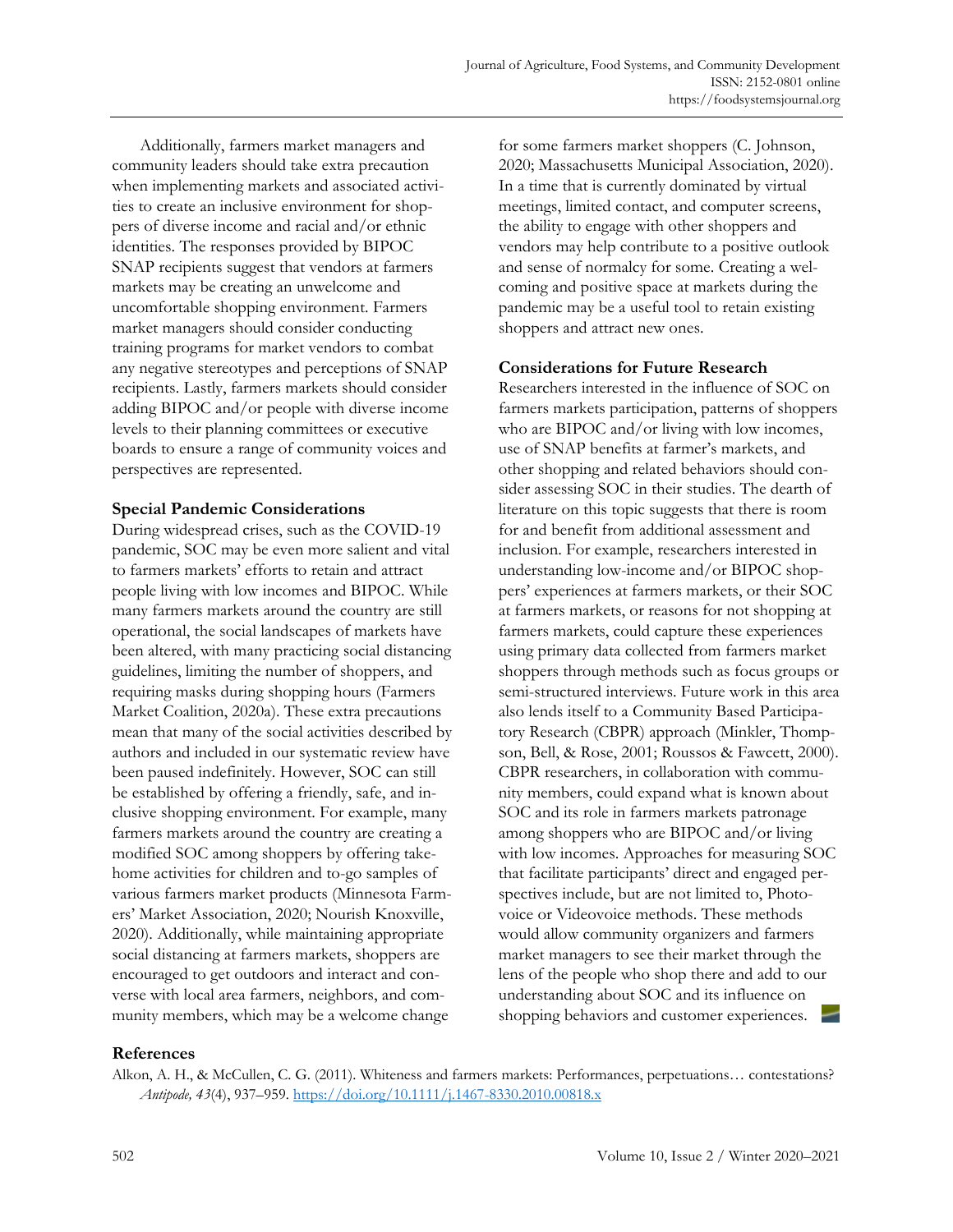- Alonso, A. D., & O'Neill, M. A. (2011). A comparative study of farmers' markets visitors' needs and wants: The case of Alabama. *International Journal of Consumer Studies, 35*(3), 290–299[. https://doi.org/10.1111/j.1470-6431.2010.00931.x](https://doi.org/10.1111/j.1470-6431.2010.00931.x)
- Appalachian Sustainable Agriculture Project. (2012). *Farmers markets for all: Exploring barriers and opportunities for increasing fresh food access by connecting low-income communities with farmers markets*. Retreieved from <https://asapconnections.org/downloads/asap-farmers-markets-for-all-full-report.pdf/>

Baker, D., Hamshaw, K., & Kolodinsky, J. (2009). Who shops at the market? Using consumer surveys to grow farmers' markets: Findings from a regional market in northwestern Vermont. *Journal of Extension, 47*(6), 1–9. <https://archives.joe.org/joe/2009december/a2.php>

- Briggs, S. (2010). *Real food, real choice: Connecting SNAP recipients with farmers markets*. Community Food Security Coalition. Retrieved from [http://foodsecurity.org/pubs/realfoodrealchoice\\_snap\\_farmersmarkets/](http://foodsecurity.org/pubs/realfoodrealchoice_snap_farmersmarkets/)
- Buman, M. P., Bertmann, F., Hekler, E. B., Winter, S. J., Sheats, J. L., King, A. C., & Wharton, C. M. (2015). A qualitative study of shopper experiences at an urban farmers' market using the Stanford Healthy Neighborhood Discovery Tool. *Public Health Nutrition, 18*(6), 994–1000[. https://doi.org/10.1017/S136898001400127X](https://doi.org/10.1017/S136898001400127X)
- Center on Budget and Policy Priorities. (2019). SNAP Retailers Database. Retrieved from <https://www.cbpp.org/snap-retailers-database>
- Colasanti, K. J., Conner, D. S., & Smalley, S. B. (2010). Understanding barriers to farmers' market patronage in Michigan: Perspectives from marginalized populations. *Journal of Hunger & Environmental Nutrition*, 5(3), 316-338. <https://doi.org/10.1080/19320248.2010.504097>
- Dailey, A. B., Hess, A., Horton, C., Constantian, E., Monani, S., Wargo, B., Davidson, K., & Gaskin, K. (2015). Healthy options: A community-based program to address food insecurity. *Journal of Prevention and Intervention in the Community, 43*(2), 83–94.<https://doi.org/10.1080/10852352.2015.973248>
- DeLind, L. B. (1993). Market niches,'cul de sacs', and social context: Alternative systems of food production. *Culture & Agriculture, 13*(47), 7–12[. https://doi.org/10.1525/cuag.1993.13.47.7](https://doi.org/10.1525/cuag.1993.13.47.7)
- Eastwood, D. B., Brooker, J. R., & Gray, M. D. (1999). Location and other market attributes affecting farmer's market patronage: The case of Tennessee. *Journal of Food Distribution Research, 30*, 63–72. <https://doi.org/10.22004/ag.econ.26789>
- Evans, A. E., Jennings, R., Smiley, A. W., Medina, J. L., Sharma, S. V., Rutledge, R., Stigler, M. H., & Hoelscher, D. M. (2012). Introduction of farm stands in low-income communities increases fruit and vegetable among community residents. *Health Place, 18*(5), 1137–1143[. https://doi.org/10.1016/j.healthplace.2012.04.007](https://doi.org/10.1016/j.healthplace.2012.04.007)
- Fair Food Network. (2018). Double up food bucks. Retrieved from <https://fairfoodnetwork.org/projects/double-up-food-bucks/>
- Farmer, J. R., Chancellor, C., Gooding, A., Shubowitz, D., & Bryant, A. (2011). A tale of four farmers markets: Recreation and leisure as a catalyst for sustainability. *Journal of Park and Recreation Administration, 29*(3). <https://js.sagamorepub.com/jpra/article/view/2252>
- Farmers Market Coalition. (2020a). Farmers markets respond to COVID-19 daily updates and announcements. Retrieved from<https://farmersmarketcoalition.org/farmers-markets-covid19/>
- Farmers Market Coalition. (2020b). Supplemental nutrition assistance program (SNAP). Retrieved from <https://farmersmarketcoalition.org/advocacy/snap/>
- Feagan, R., Morris, D., & Krug, K. (2004). Niagara region farmers' markets: Local food systems and sustainability considerations. *Local environment, 9*(3), 235–254.<https://doi.org/10.1080/1354983042000219351>
- Feagan, R. B., & Morris, D. (2009). Consumer quest for embeddedness: A case study of the Brantford Farmers' Market. *International Journal of Consumer Studies, 33*(3), 235–243.<https://doi.org/10.1111/j.1470-6431.2009.00745.x>
- Fisher, A. (1999). *Hot peppers and parking lot peaches: Evaluating farmers' markets in low income communities*. Community Food Security Coalition. Retrieved from<https://foodsecurity.org/HotPeppersPeaches.pdf>

Flamm, L. J. (2011). Barriers to EBT use at farmers' markets: Lessons in empowerment evaluation from rural Ohio. *Journal of Hunger & Environmental Nutrition, 6*(1), 54–63. <https://doi.org/10.1080/19320248.2011.549801>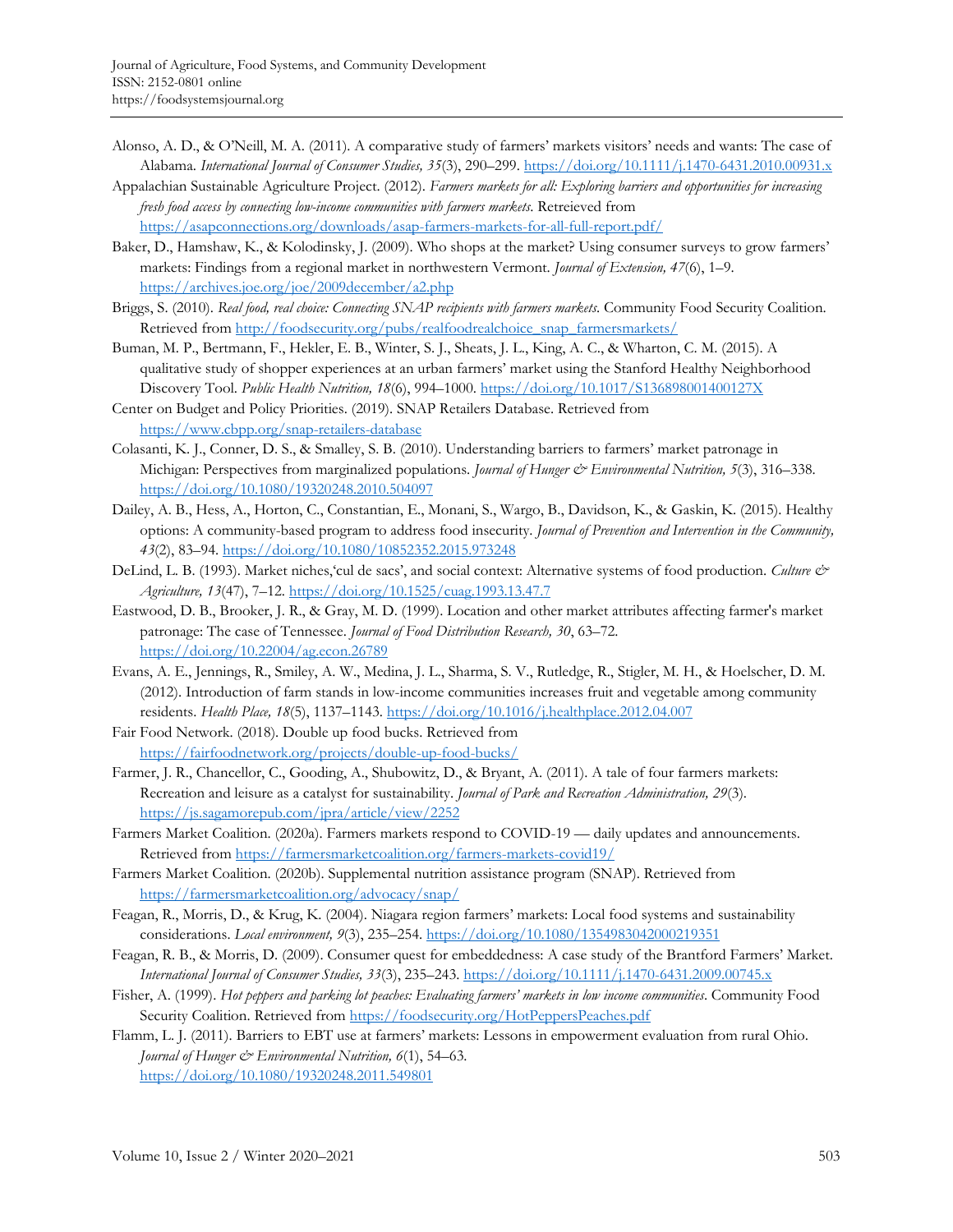- Freedman, D. A., Lee, E., Ohri-Vachaspati, P., Trapl, E., Borawski, E., Bess, K., & Flocke, S. (2018). Predictors of farmers' market shopping among people receiving supplemental nutrition assistance program benefits. *American Journal of Community Psychology, 61*(3–4), 488–499.<https://doi.org/10.1002/ajcp.12245>
- Freedman, D. A., Vaudrin, N., Schneider, C., Trapl, E., Ohri-Vachaspati, P., Taggart, M., . . . Flocke, S. (2016). Systematic review of factors influencing farmers' market use overall and among low-income populations. *Journal of the Academy of Nutrition and Dietetics, 116*(7), 1136–1155.<https://doi.org/10.1016/j.jand.2016.02.010>
- Garner, B. (2015). Communication at farmers' markets: Commodifying relationships, community and morality. *Journal of Creative Communications, 10*(2), 186–198.<https://doi.org/10.1177/0973258615597407>
- Grace, C., Grace, T., Becker, N., & Lyden, J. (2007). Barriers to using urban farmers' markets: an investigation of food stamp clients' perceptions. *Journal of Hunger & Environmental Nutrition*, 2(1), 55–75. <https://doi.org/10.1080/19320240802080916>
- Guzman, G. (2019, September 26). *New data show income increased in 14 states and 10 of the largest metros.* U.S. Census Bureau. Retrieved from

<https://www.census.gov/library/stories/2019/09/us-median-household-income-up-in-2018-from-2017.html>

- Horsley, T., Dingwall, O., & Sampson, M. (2011). Checking reference lists to find additional studies for systematic reviews. *Cochrane Database of Systematic Reviews, 8*. <https://doi.org/10.1002/14651858.MR000026.pub2>
- Hunt, A. R. (2007). Consumer interactions and influences on farmers' market vendors. *Renewable Agriculture and Food Systems, 22*(1), 54–66[. https://doi.org/10.1017/S1742170507001597](https://doi.org/10.1017/S1742170507001597)
- Jilcott Pitts, S. B., Wu, Q., McGuirt, J. T., Crawford, T. W., Keyserling, T. C., & Ammerman, A. S. (2013). Associations between access to farmers' markets and supermarkets, shopping patterns, fruit and vegetable consumption and health indicators among women of reproductive age in eastern North Carolina, U.S.A. *Public Health Nutrition, 16*(11), 1944–1952.<https://doi.org/10.1017/s1368980013001389>
- Johnson, A. J. (2013). 'It's more than a shopping trip': Leisure and consumption in a farmers' market. *Annals of Leisure Research, 16*(4), 315–331.<https://doi.org/10.1080/11745398.2013.846226>
- Johnson, C. (2020, May 12)*. Supporting farmers markets in the time of COVID-19*. Food Blog, UC Divison of Agriculture and Natural Resources. Retrieved from<https://ucanr.edu/blogs/blogcore/postdetail.cfm?postnum=41443>
- Markowitz, L. (2010). Expanding access and alternatives: Building farmers' markets in low-income communities. *Food and Foodways, 18*(1-2), 66–80.<https://doi.org/10.1080/07409711003708512>
- Massachusetts Municipal Association. (2020, May 14). With a different look, farmers markets march on amid COVID crisis. Retrieved from<https://www.mma.org/with-a-different-look-farmers-markets-march-on-amid-covid-crisis/>
- McGill, N. (2015). Farmers markets bring healthy choices to low-income shoppers: USDA program benefits SNAP users. *The Nation's Health, 45*(1) 1–16. Retrieved fro[m https://www.thenationshealth.org/content/45/1/1.2](https://www.thenationshealth.org/content/45/1/1.2)
- McGuirt, J. T., Ward, R., Elliott, N. M., Bullock, S. L., & Jilcott Pitts, S. B. (2014). Factors influencing local food procurement among women of reproductive age in rural eastern and western North Carolina, USA. *Journal of Agriculture, Food Systems, and Community Devolpment, 4*(4), 143–154[. https://doi.org/10.5304/jafscd.2014.044.004](https://doi.org/10.5304/jafscd.2014.044.004)
- McMillan, D. W., & Chavis, D. M. (1986). Sense of community: A definition and theory. *Journal of Community Psychology, 14*(1), 6–23. [https://doi.org/10.1002/1520-6629\(198601\)14:1<6::AID-JCOP2290140103>3.0.CO;2-I](https://doi.org/10.1002/1520-6629(198601)14:1%3c6::AID-JCOP2290140103%3e3.0.CO;2-I)
- Minkler, M., Thompson, M., Bell, J., & Rose, K. (2001). Contributions of community involvement to organizationallevel empowerment: The federal healthy start experience. *Health Education & Behavior, 28*(6), 783–807. <https://doi.org/10.1177/109019810102800609>
- Minnesota Farmers' Market Association. (2020). Guidance for Minnesota farmers' markets and vendors during the COVID-19 pandemic. Retrieved from<https://www.mfma.org/Guidance-for-Markets>
- Misyak, S., Ledlie Johnson, M., McFerren, M., & Serrano, E. (2014). Family nutrition program assistants' perception of farmers' markets, alternative agricultural practices, and diet quality. *Journal of Nutrition Education and Behavior, 46*(5), 434–439.<https://doi.org/10.1016/j.jneb.2014.02.011>
- Moher, D., Liberati, A., Tetzlaff, J., & Altman, D. G. (2009). Preferred reporting items for systematic reviews and metaanalyses: The PRISMA statement. *Annals of internal medicine, 151*(4), 264–269. <https://doi.org/10.7326/0003-4819-151-4-200908180-00135>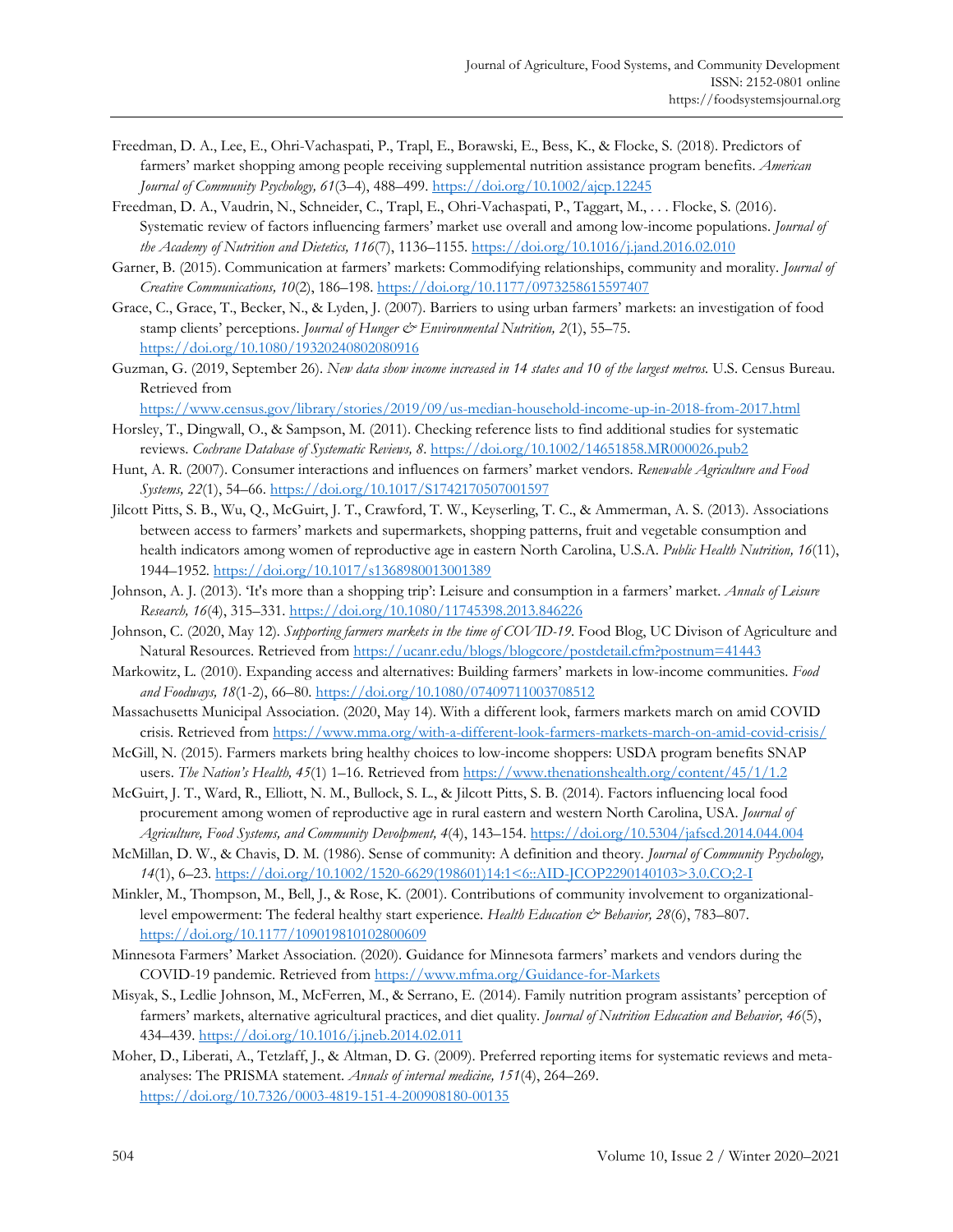Muniz, A. M., & O'Guinn, T. C. (2001). Brand community. *Journal of Consumer Research, 27*(4), 412–432. <https://doi.org/10.1086/319618>

Nourish Knoxville. (2020). Nourish kids. Retrieved fro[m https://www.nourishknoxville.org/programs/nourish-kids/](https://www.nourishknoxville.org/programs/nourish-kids/)

- O'Kane, G. (2016). A moveable feast: Contemporary relational food cultures emerging from local food networks. *Appetite, 105*, 218–231.<https://doi.org/10.1016/j.appet.2016.05.010>
- Olsho, L. E., Payne, G. H., Walker, D. K., Baronberg, S., Jernigan, J., & Abrami, A. (2015). Impacts of a farmers' market incentive programme on fruit and vegetable access, purchase and consumption. *Public Health Nutrition, 18*(15), 2712– 2721.<https://doi.org/10.1017/s1368980015001056>
- Payet, J., Gilles, M., & Howat, P. (2005). Gascoyne Growers Market: A sustainable health promotion activity developed in partnership with the community. The *Australian Journal of Rural Health, 13*(5), 309–314. <https://doi.org/10.1111/j.1440-1584.2005.00722.x>
- Plas, J. M., & Lewis, S. E. (1996). Environmental factors and sense of community in a planned town. *American Journal of Community Psychology, 24*(1), 109.<https://doi.org/10.1007/bf02511884>
- Project for Public Spaces. (2013). *Farmers markets as a strategy to improve access to healthy food for low-income families and communities*. Retrieved from [https://www.pps.org/article/farmers-markets-as-a-strategy-to-improve-access-to](https://www.pps.org/article/farmers-markets-as-a-strategy-to-improve-access-to-healthy-food-for-low-income-families-and-communities)[healthy-food-for-low-income-families-and-communities](https://www.pps.org/article/farmers-markets-as-a-strategy-to-improve-access-to-healthy-food-for-low-income-families-and-communities)
- Racine, E. F., Smith Vaughn, A., & Laditka, S. B. (2010). Farmers' market use among African-American women participating in the Special Supplemental Nutrition Program for Women, Infants, and Children. *Journal of American Dietetic Association, 110*(3), 441–446.<https://doi.org/10.1016/j.jada.2009.11.019>
- Rice, J. S. (2015). Privilege and exclusion at the farmers market: Findings from a survey of shoppers. *Agriculture and Human Values, 32*(1), 21–29.<https://doi.org/10.1007/s10460-014-9513-7>
- Ritter, G., Walkinshaw, L. P., Quinn, E. L., Ickes, S., & Johnson, D. B. (2018). An assessment of perceived barriers to farmers' market access. *Journal of Nutrition Education and Behavior, 51*(1), 48–56. <https://doi.org/10.1016/j.jneb.2018.07.020>
- Roussos, S. T., & Fawcett, S. B. (2000). A review of collaborative partnerships as a strategy for improving community health. *Annual Review of Public Health, 21*(1), 369–402. <https://doi.org/10.1146/annurev.publhealth.21.1.369>
- Ruelas, V., Iverson, E., Kiekel, P., & Peters, A. (2012). The role of farmers' markets in two low income, urban communities. *Journal of Community Health, 37*(3), 554–562.<https://doi.org/10.1007/s10900-011-9479-y>
- Russomanno, J., & Jabson, J. M. (2016). Farmers' markets' uptake of food assistance programmes in East Tennessee, USA. *Public Health Nutrition, 19*(15), 2829–2837.<https://doi.org/10.1017/s1368980016001038>
- Savoie Roskos, M. R. (2017). *The role of farmers' market incentives on the fruit and vegetable intake and food security status of supplemental nutrition assistance program participants.*(Accession Number AAI10101032) [Doctoral Dissertation, Utah State University]. PsycINFO database.
- Savoie Roskos, M. R., Wengreen, H., Gast, J., LeBlanc, H., & Durward, C. (2017). Understanding the experiences of low-income individuals receiving farmers' market incentives in the United States: A qualitative study. *Health Promotion Practice, 18*(6), 869–878.<https://doi.org/10.1177/1524839917715438>
- Sommer, R., Herrick, J., & Sommer, T. R. (1981). The behavioral ecology of supermarkets and farmers' markets. *Journal of Environmental Psychology, 1*(1), 13–19. [https://doi.org/10.1016/S0272-4944\(81\)80014-X](https://doi.org/10.1016/S0272-4944(81)80014-X)
- Szmigin, I., Maddock, S., & Carrigan, M. (2003). Conceptualising community consumption: Farmers' markets and the older consumer. *British Food Journal, 105*(8), 542–550.<https://doi.org/10.1108/00070700310497291>
- The Food Trust. (2018). The food trust's food bucks network. Retrieved from <http://thefoodtrust.org/what-we-do/foodbucks>
- U.S. Department of Agriculture. (2010). *Supplemental Nutrition Assistance Program: Feasibility of Implementing Electronic Benefit Transfer Systems in Farmers' Markets*. Retrieved from <https://fns-prod.azureedge.net/sites/default/files/snap/Kohl--Feasibility.pdf>
- U.S. Department of Agriculture, Food and Nutrition Service [USDA FNS]. (2019a). *Characteristics of Supplemental Nutrition Assistance Program Households: Fiscal Year 2018*. Retrieved fro[m https://www.fns.usda.gov/snap/characteristics](https://www.fns.usda.gov/snap/characteristics-supplemental-nutrition-assistance-program-households-fiscal-year-2018)[supplemental-nutrition-assistance-program-households-fiscal-year-2018](https://www.fns.usda.gov/snap/characteristics-supplemental-nutrition-assistance-program-households-fiscal-year-2018)